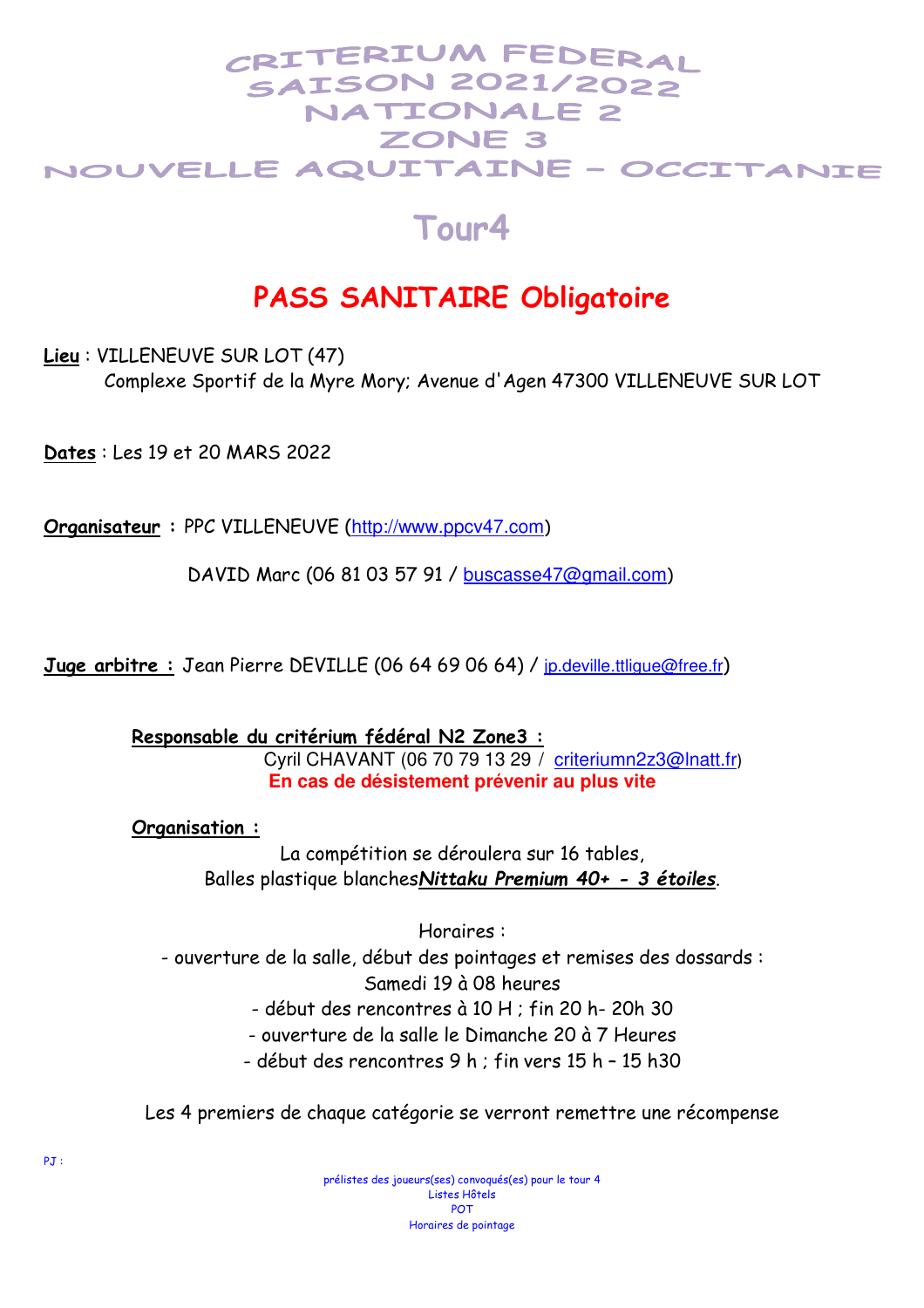|                | N2 - Séniors Messieurs |   |                               |                   |                        |           |                  |                                       |              |  |  |  |  |  |
|----------------|------------------------|---|-------------------------------|-------------------|------------------------|-----------|------------------|---------------------------------------|--------------|--|--|--|--|--|
|                | $N^{\circ}$ Lic        | S | <b>NOM Prénom</b>             | <b>DATE NAISS</b> | <b>Pts Lic</b>         | Categorie | $N^{\circ}$ Club | <b>Club</b>                           | <b>LIGUE</b> |  |  |  |  |  |
|                |                        |   | 867833 M FAUCHER Andreas      |                   | 28/09/1997 2281 / N468 | S         |                  | 10330013 SA MERIGNAC                  | <b>NA</b>    |  |  |  |  |  |
| $\overline{2}$ |                        |   | 9235810 M ALBERT-BLANC Damien |                   | 03/06/1995 2182 / N626 | S         |                  | 11310060 TT PLAISANCOIS               | <b>OCC</b>   |  |  |  |  |  |
| 3              |                        |   | 7914335 M PETIOT Jessy        |                   | 08/09/1996 2167 / N650 | S         |                  | 10470007 RAQUETTE MARMANDAISE         | <b>NA</b>    |  |  |  |  |  |
| Δ              |                        |   | 3422238 M BONNAL Fabien       | 09/02/2003        | 1931 <sub>s</sub>      |           |                  | 11340010 MONTPELLIER TT               | OCC          |  |  |  |  |  |
| 5              |                        |   | 23891 M GUERMIT Antoine       | 12/09/2001        | 2019 <sub>S</sub>      |           |                  | 10870031 PANAZOL PANA-LOISIRS TT (87) | <b>NA</b>    |  |  |  |  |  |
| 6              |                        |   | 324123 M DOUCET Thibault      | 17/12/2002        | 1848 S                 |           |                  | 11320005 CP AUSCITAIN                 | OCC          |  |  |  |  |  |
| 7              |                        |   | 3115465 M LECOLLIER Mathis    |                   | 09/06/2003 2079 / N849 | S         |                  | 11310060 TT PLAISANCOIS               | <b>OCC</b>   |  |  |  |  |  |
| 8              |                        |   | 324637 M VILLANUEVA Nelson    |                   | 29/08/1982 2062 / N889 | S         |                  | 11460027 FIGEAC SAINT-CERE T.T        | <b>OCC</b>   |  |  |  |  |  |
| 9              |                        |   | 3111847 M VIVES Remi          |                   | 04/05/1997 2025 / N997 | S         |                  | 11310011 TOULOUSE O A C TT            | OCC          |  |  |  |  |  |
| 10             |                        |   | 319992 M MELLET Florian       | 14/04/1991        | 1850 S                 |           |                  | 11310060 TT PLAISANCOIS               | <b>OCC</b>   |  |  |  |  |  |
| 11             |                        |   | 405337 M HAUSPIE Hervé        | 05/06/2001        | 1786 S                 |           |                  | 10400001 STADE MONTOIS                | <b>NA</b>    |  |  |  |  |  |
| 12             |                        |   | 822708 M DUTOIT Leo           | 22/07/1998        | 1929 <sub>S</sub>      |           |                  | 11310060 TT PLAISANCOIS               | <b>OCC</b>   |  |  |  |  |  |
| 13             |                        |   | 7918761 M PARTAUD Johan       | 14/12/1996        | 1822 S                 |           |                  | 10160225 Ruffec Chef Boutonne TT      | <b>NA</b>    |  |  |  |  |  |
| 14             |                        |   | 646047 M DE OLIVEIRA          | 20/01/2000        | $1743$ S               |           |                  | 10640004 A, LESCARIENNE TT            | <b>NA</b>    |  |  |  |  |  |
| 15             |                        |   | 112578 M SANTOS Marvin        | 22/10/1998        | 1568 <sub>S</sub>      |           |                  | 11310060 TT PLAISANCOIS               | <b>OCC</b>   |  |  |  |  |  |
| 16             |                        |   | 3416733 M LAFFAILLE Quentin   | 11/09/1996        | 1940 S                 |           |                  | 11340060 BEZIERS TENNIS DE TABLE      | OCC          |  |  |  |  |  |
| 17             |                        |   | 1611136 M COLAS Samuel        | 01/07/2003        | 1878 <sub>S</sub>      |           |                  | 10160029 Angouleme TTGF               | <b>NA</b>    |  |  |  |  |  |
| 18             |                        |   | 3721008 M JUSTON Ian          | 25/08/2002        | 1929 <sub>S</sub>      |           |                  | 10870031 PANAZOL PANA-LOISIRS TT (87) | <b>NA</b>    |  |  |  |  |  |
| 19             |                        |   | 7827730 M LANCELY Fréderic    | 08/05/1991        | 1664 S                 |           |                  | 11340010 MONTPELLIER TT               | <b>OCC</b>   |  |  |  |  |  |
| 20             |                        |   |                               |                   |                        |           |                  |                                       |              |  |  |  |  |  |
| 21             |                        |   |                               |                   |                        |           |                  |                                       |              |  |  |  |  |  |
| 22             |                        |   |                               |                   |                        |           |                  |                                       |              |  |  |  |  |  |
| 23             |                        |   |                               |                   |                        |           |                  |                                       |              |  |  |  |  |  |
| 24             |                        |   |                               |                   |                        |           |                  |                                       |              |  |  |  |  |  |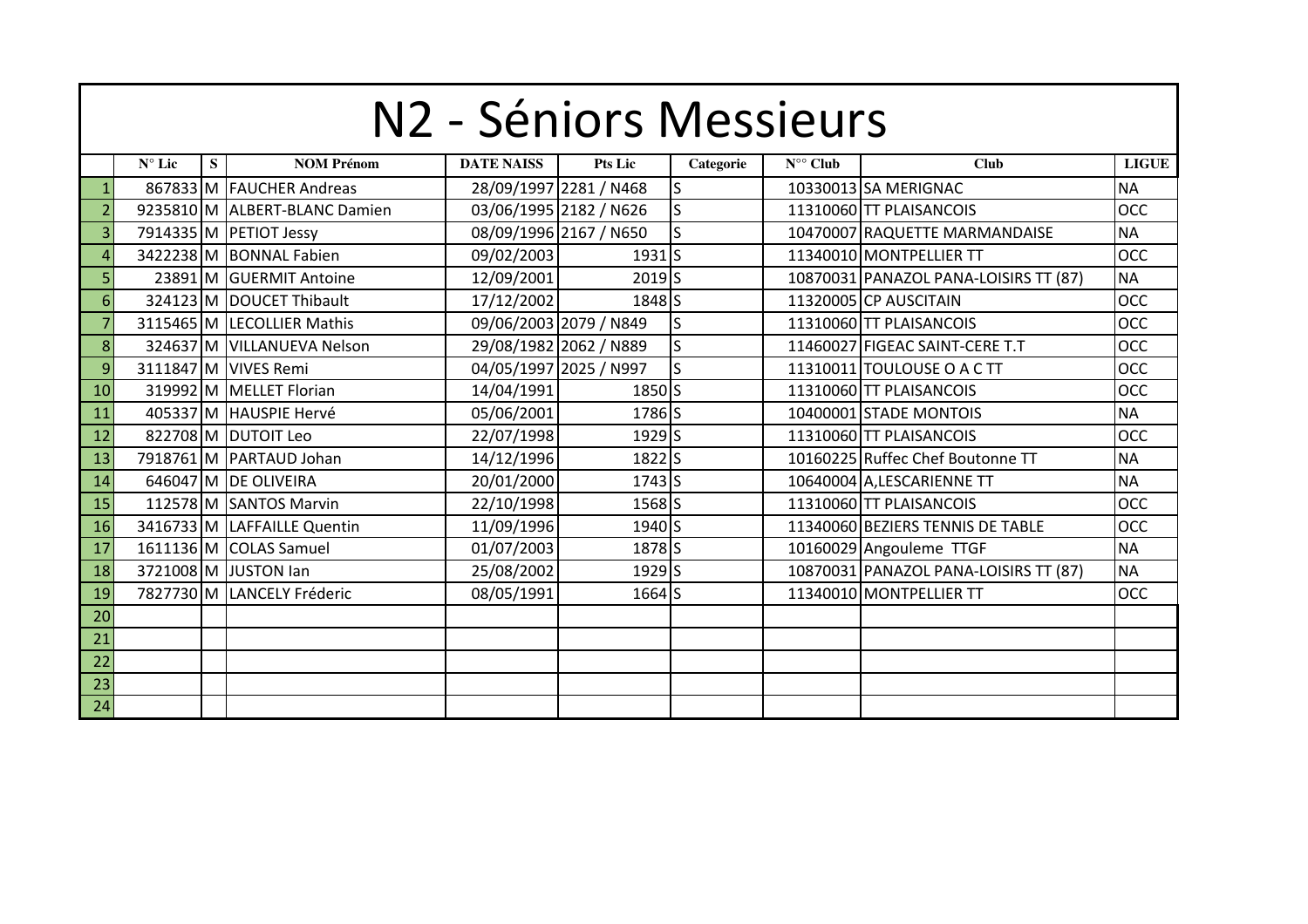|    | N2 - Juniors Garçons |   |                              |                   |                        |           |                  |                                          |              |  |  |  |  |  |  |
|----|----------------------|---|------------------------------|-------------------|------------------------|-----------|------------------|------------------------------------------|--------------|--|--|--|--|--|--|
|    | $N^{\circ}$ Lic      | S | <b>NOM Prénom</b>            | <b>DATE NAISS</b> | <b>Pts Lic</b>         | Categorie | $N^{\circ}$ Club | Club                                     | <b>LIGUE</b> |  |  |  |  |  |  |
|    | 2110529M             |   | <b>SAVIOLI Titouan</b>       |                   | 17/11/2004 2089 / N821 | J3        |                  | 11300007 NIMES ASPC                      | <b>OCC</b>   |  |  |  |  |  |  |
|    | 1317530 M            |   | <b>VIOLLET Yoan</b>          | 24/05/2004        | 2020 J3                |           |                  | 11340010 MONTPELLIER TT                  | <b>OCC</b>   |  |  |  |  |  |  |
| 3  | 114032M              |   | <b>CASANE Damien</b>         | 14/12/2005        | 1914 J <sub>2</sub>    |           |                  | 11340010 MONTPELLIER TT                  | <b>OCC</b>   |  |  |  |  |  |  |
| 4  | 324544 M             |   | <b>ASENSIO TEIXERIA Obed</b> | 26/09/2005        | 1439J2                 |           |                  | 11320005 CP AUSCITAIN                    | <b>OCC</b>   |  |  |  |  |  |  |
| 5  | 3422404 M            |   | LADOUX MARTINEZ Julen        | 28/05/2006        | 1679J1                 |           |                  | 11340033 LE CAYLAR PPC                   | <b>OCC</b>   |  |  |  |  |  |  |
| 6  | 8612371 M            |   | <b>GUERIN Maxime</b>         | 22/02/2005        | 1567 <sub>J2</sub>     |           |                  | 10860035 Poitiers TTACC 86               | <b>NA</b>    |  |  |  |  |  |  |
|    | 814605 M             |   | <b>AGUILAR Gauthier</b>      | 23/03/2005        | 1467 <sub>J2</sub>     |           |                  | 11320005 CP AUSCITAIN                    | <b>OCC</b>   |  |  |  |  |  |  |
| 8  | 479226 M             |   | <b>KHELIFI Amine</b>         | 23/02/2006        | 1685J1                 |           |                  | 10470006 TT PASSAGEOIS                   | <b>NA</b>    |  |  |  |  |  |  |
| 9  | 3116621 M            |   | <b>GUERRAND Valentin</b>     | 12/07/2006        | 1606J1                 |           |                  | 11310047 TT BLAGNACAIS                   | <b>OCC</b>   |  |  |  |  |  |  |
| 10 | 9144528 M            |   | <b>RONSIN Théo</b>           | 24/06/2006        | 1320 J1                |           |                  | 10330067 CAM BORDEAUX                    | <b>NA</b>    |  |  |  |  |  |  |
| 11 | 3117237 M            |   | <b>SENTES Leo</b>            | 03/02/2004        | 1491 <sup>J3</sup>     |           |                  | 11310077 TOULOUSE PATTE D'OIE T.T.       | <b>OCC</b>   |  |  |  |  |  |  |
| 12 | 814029 M             |   | <b>DELPECH Louis</b>         | 12/10/2006        | 1439J1                 |           |                  | 11810028 Tennis de Table PAYS GAILLACOIS | <b>OCC</b>   |  |  |  |  |  |  |
| 13 | 4711063 M            |   | <b>VERGNES Pablo</b>         | 21/05/2006        | 1391J1                 |           |                  | 10470006 TT PASSAGEOIS                   | <b>NA</b>    |  |  |  |  |  |  |
| 14 | 3114499 M            |   | <b>GILLOT William</b>        | 19/01/2006        | $1221$ J1              |           |                  | 11310060 TT PLAISANCOIS                  | <b>OCC</b>   |  |  |  |  |  |  |
| 15 | 3339120M             |   | <b>BERTRAND Yoen</b>         | 15/05/2004        | 1623 J3                |           |                  | 10330080 US BRANNE Ping Pong             | <b>NA</b>    |  |  |  |  |  |  |
| 16 | 3117108M             |   | <b>IREVAUX Mathis</b>        | 10/11/2004        | 1259 J3                |           |                  | 11310006 ASPTT TOULOUSE T.T.             | <b>OCC</b>   |  |  |  |  |  |  |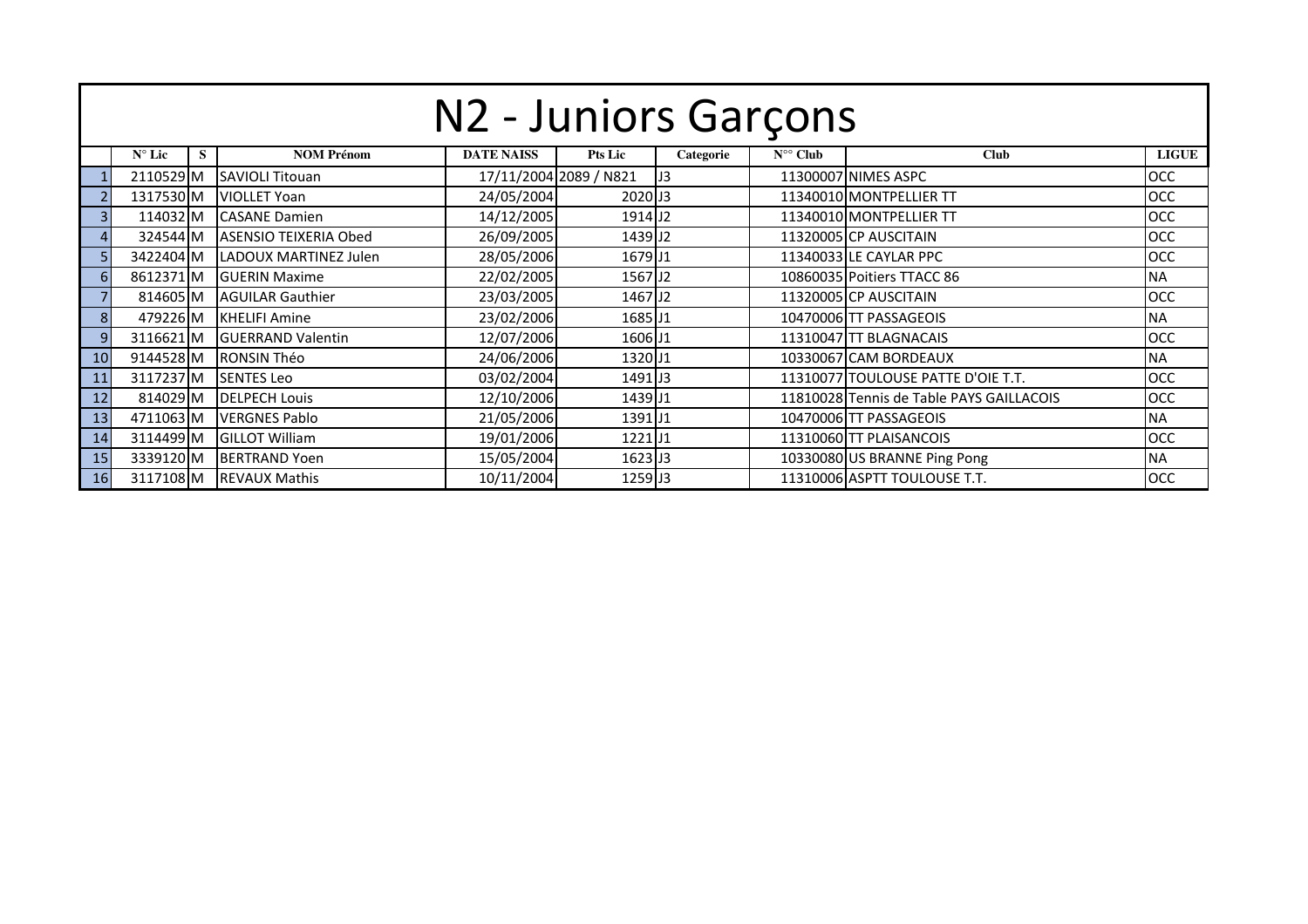|               | N2 - Cadets Garçons |   |                               |                   |                      |           |                  |                                       |              |  |  |  |  |  |  |
|---------------|---------------------|---|-------------------------------|-------------------|----------------------|-----------|------------------|---------------------------------------|--------------|--|--|--|--|--|--|
|               | $N^{\circ}$ Lic     | S | <b>NOM Prénom</b>             | <b>DATE NAISS</b> | <b>Pts Lic</b>       | Categorie | $N^{\circ}$ Club | <b>Club</b>                           | <b>LIGUE</b> |  |  |  |  |  |  |
|               | 648567 M            |   | <b>BATTUT Remi</b>            | 16/05/2007        | 1356 C <sub>2</sub>  |           |                  | 10640004 A. LESCARIENNE TT            | INA.         |  |  |  |  |  |  |
|               | 3012919 M           |   | <b>CORRIC Paolo</b>           | 12/01/2007        | 1668 C <sub>2</sub>  |           |                  | 11300007 NIMES ASPC                   | <b>OCC</b>   |  |  |  |  |  |  |
|               | 1717094 M           |   | <b>RIVET Benjamin</b>         | 30/11/2007        | 1626 C <sub>2</sub>  |           |                  | 10170016 Royan Ocean Saint Sulpice TT | <b>NA</b>    |  |  |  |  |  |  |
|               | 8614093 M           |   | <b>ALLAIN Thibaut</b>         | 26/10/2008        | 1297 C1              |           |                  | 10860122 St Benoit TT                 | <b>NA</b>    |  |  |  |  |  |  |
|               | 3724536 M           |   | <b>JUSTON Thelo</b>           | 13/03/2007        | 1474 C <sub>2</sub>  |           |                  | 11310060 TT PLAISANCOIS               | <b>OCC</b>   |  |  |  |  |  |  |
|               | 3012490 M           |   | <b>FIGUIERE-FABRE Quentin</b> | 19/01/2008        | 1199 C1              |           |                  | 11300010 UCHAUD ASTT                  | <b>OCC</b>   |  |  |  |  |  |  |
|               | 1717088M            |   | <b>PATRICK Alix</b>           | 22/03/2009        | 1282 M2              |           |                  | 10170016 Royan Ocean Saint Sulpice TT | <b>NA</b>    |  |  |  |  |  |  |
|               | 7922800 M           |   | <b>OUVRARD Gabriel</b>        | 27/06/2007        | 1203 C <sub>2</sub>  |           |                  | 10790005 Perigne TT                   | <b>NA</b>    |  |  |  |  |  |  |
|               | 7923400 M           |   | <b>GONNORD Alix</b>           | 03/11/2007        | 1172 C <sub>2</sub>  |           |                  | 10790043 Courlay la raquette          | <b>NA</b>    |  |  |  |  |  |  |
| <sup>10</sup> | 3118011 M           |   | <b>CABANDE Evan</b>           | 02/06/2007        | $922$ C <sub>2</sub> |           |                  | 11310060 TT PLAISANCOIS               | <b>OCC</b>   |  |  |  |  |  |  |
| -11           | 7923953 M           |   | <b>COUFFEAU Ange</b>          | 03/09/2007        | 1221 C <sub>2</sub>  |           |                  | 10790022 Frontenay RR AFTT            | INA.         |  |  |  |  |  |  |
|               | 3118615 M           |   | DORE Matheo                   | 16/10/2008        | 1324 C1              |           |                  | 11320005 CP AUSCITAIN                 | OCC          |  |  |  |  |  |  |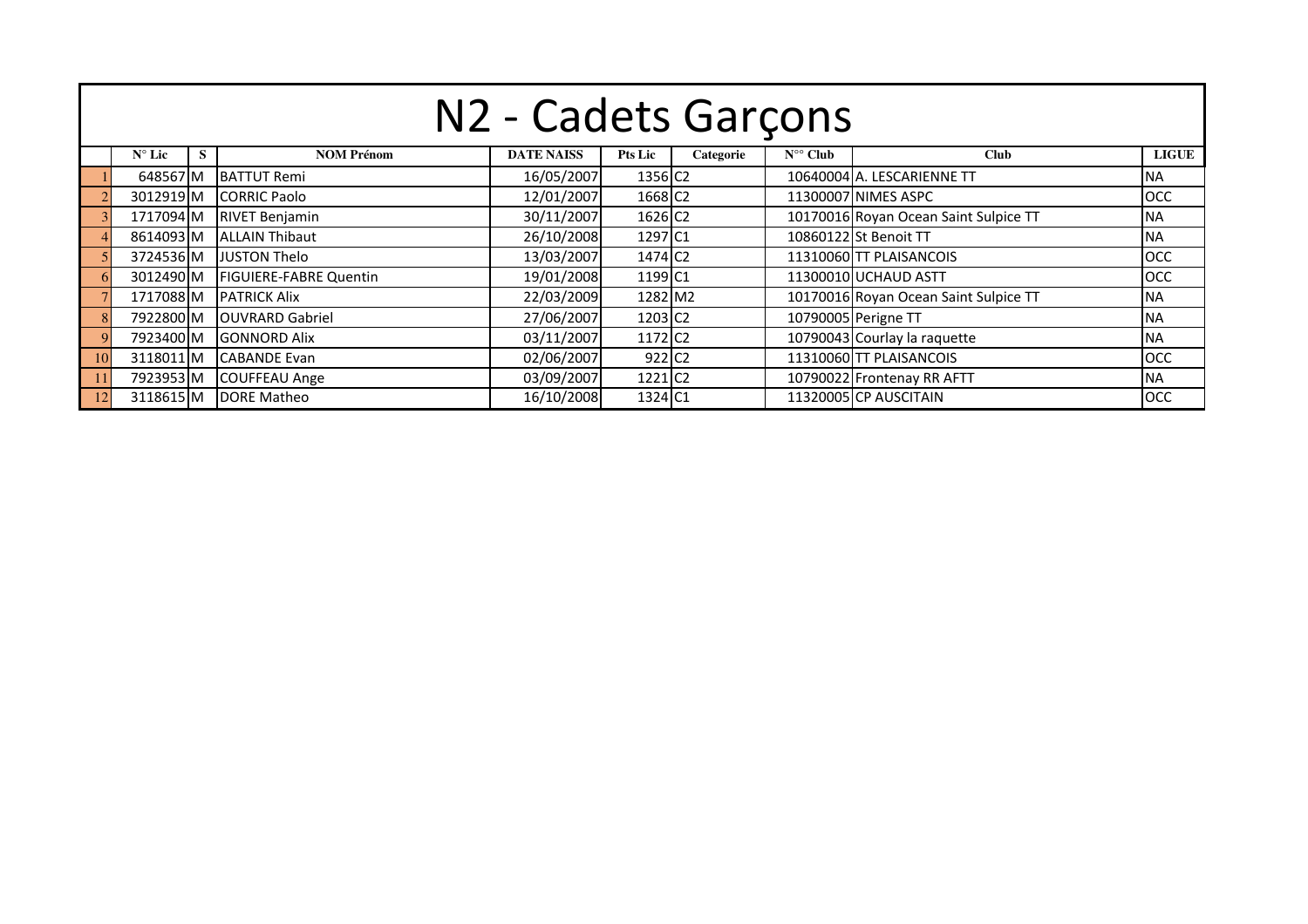|     | N2 - Minimes Garçons                                                                                                                        |  |                         |            |         |        |  |                                          |            |  |  |  |  |  |  |
|-----|---------------------------------------------------------------------------------------------------------------------------------------------|--|-------------------------|------------|---------|--------|--|------------------------------------------|------------|--|--|--|--|--|--|
|     | <b>NOM Prénom</b><br><b>DATE NAISS</b><br>$N^{\circ}$ Club<br><b>LIGUE</b><br>$N^{\circ}$ Lic<br><b>Pts Lic</b><br>Categorie<br><b>Club</b> |  |                         |            |         |        |  |                                          |            |  |  |  |  |  |  |
|     | 3119752 M                                                                                                                                   |  | <b>NARAYANA Nathan</b>  | 29/05/2010 | 1354 M1 |        |  | 11310064 SAINT ORENS TT                  | <b>OCC</b> |  |  |  |  |  |  |
|     | 8613944 M                                                                                                                                   |  | SARRAZIN-LECLERC Paul   | 07/02/2009 | 1229 M2 |        |  | 10860035 Poitiers TTACC 86               | <b>NA</b>  |  |  |  |  |  |  |
|     | 3345948 M                                                                                                                                   |  | <b>CAMPAGNE Sasha</b>   | 03/04/2011 | 945 B2  |        |  | 10330067 CAM BORDEAUX                    | <b>NA</b>  |  |  |  |  |  |  |
|     | 7922273 M                                                                                                                                   |  | <b>ISANDONA Quentin</b> | 10/01/2011 | 1275 B2 |        |  | 10790162 La Mothe St Heray ACMTT         | <b>NA</b>  |  |  |  |  |  |  |
|     | 7924155 M                                                                                                                                   |  | <b>KIEV Tom</b>         | 07/04/2009 | 1091 M2 |        |  | 10790235 Niort Tennis de Table           | <b>NA</b>  |  |  |  |  |  |  |
|     | 3117271M                                                                                                                                    |  | <b>CLOU Alban</b>       | 31/10/2010 | 996 M1  |        |  | 11310064 SAINT ORENS TT                  | <b>OCC</b> |  |  |  |  |  |  |
|     | 3343148 M                                                                                                                                   |  | <b>CLEMENT Theotime</b> | 23/01/2009 | 1080 M2 |        |  | 10330043 RAQUETTE GUJANAISE              | <b>NA</b>  |  |  |  |  |  |  |
|     | 8615542 M                                                                                                                                   |  | <b>BRILLOUET Lucas</b>  | 25/01/2012 | 777 B1  |        |  | 10860016 Neuville FJEPS                  | <b>NA</b>  |  |  |  |  |  |  |
|     | 814532 M                                                                                                                                    |  | MAURANGE-MARCO Timeo    | 27/01/2009 | 1097 M2 |        |  | 11810028 Tennis de Table PAYS GAILLACOIS | <b>OCC</b> |  |  |  |  |  |  |
| -10 | 1716651M                                                                                                                                    |  | <b>GRELAUD Léo</b>      | 24/01/2009 |         | 956 M2 |  | 10170051 La rochelle CP Rochelais        | <b>NA</b>  |  |  |  |  |  |  |
|     | 20/06/2009<br><b>OCC</b><br><b>ONDARSUHU Julen</b><br>709 M2<br>11320045 RAQUETTE SEISSANNAISE<br>325004 M                                  |  |                         |            |         |        |  |                                          |            |  |  |  |  |  |  |
|     | 30/06/2009<br>686 M2<br>10640003 Secetion paloise ASPTT TT<br><b>BONNOMEAU Mathis</b><br>649175 M<br><b>NA</b>                              |  |                         |            |         |        |  |                                          |            |  |  |  |  |  |  |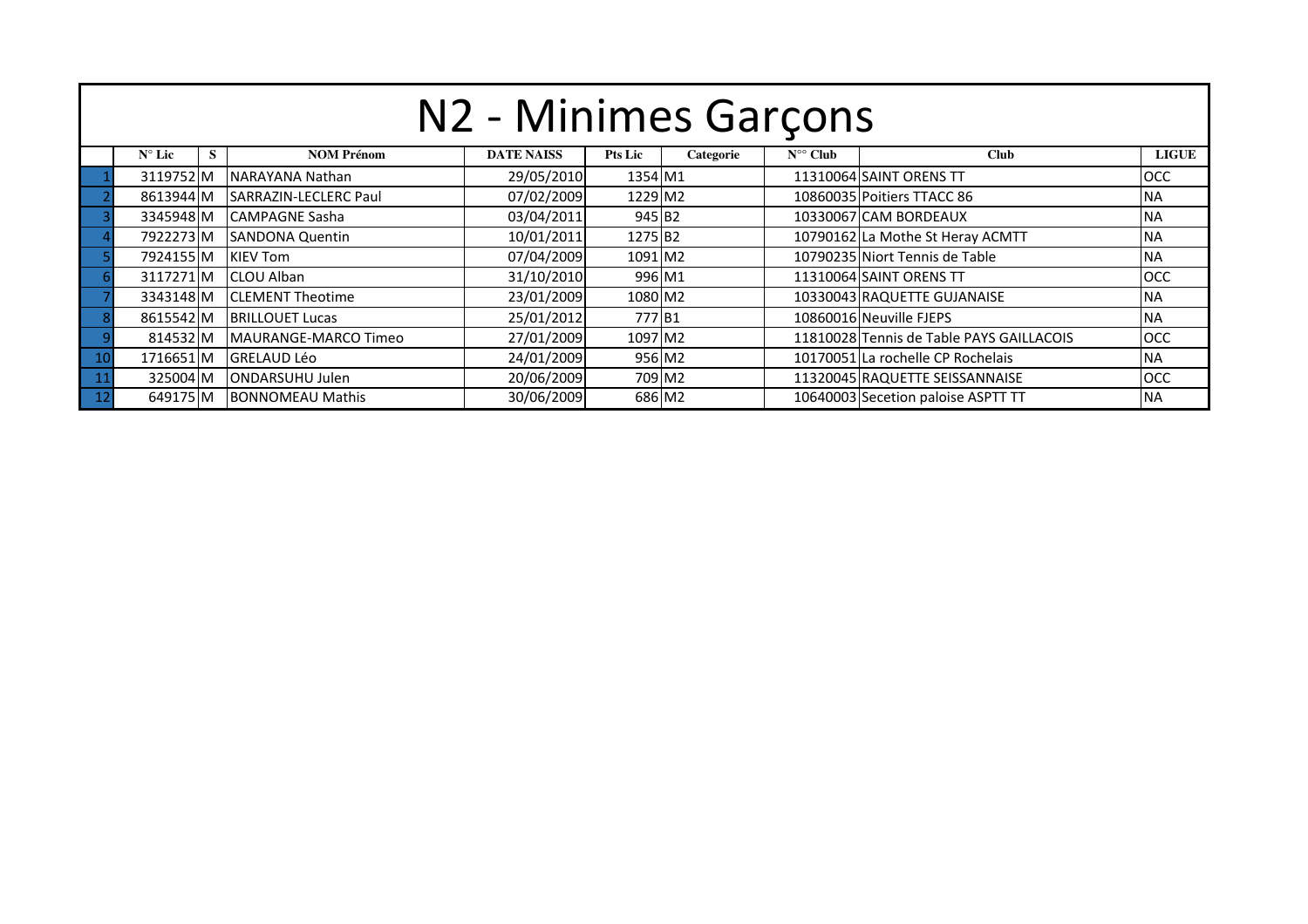|    | N2 - Benjamins Garçons |                                                                                                                        |                              |            |                    |  |  |                               |            |  |  |  |  |  |  |
|----|------------------------|------------------------------------------------------------------------------------------------------------------------|------------------------------|------------|--------------------|--|--|-------------------------------|------------|--|--|--|--|--|--|
|    | $N^{\circ}$ Lic        | <b>DATE NAISS</b><br>$N^{\circ}$ Club<br><b>NOM Prénom</b><br>Pts Lic<br><b>LIGUE</b><br>Categorie<br><b>Club</b><br>s |                              |            |                    |  |  |                               |            |  |  |  |  |  |  |
|    | 3118855 M              |                                                                                                                        | <b>TE Aurelien</b>           | 26/05/2011 | 687 B2             |  |  | 11310047 TT BLAGNACAIS        | <b>OCC</b> |  |  |  |  |  |  |
|    | 3119204 M              |                                                                                                                        | <b>RAKOTONIRAINY Tiahary</b> | 01/06/2011 | 659 B2             |  |  | 11310006 ASPTT TOULOUSE T.T.  | <b>OCC</b> |  |  |  |  |  |  |
|    | 1613747 M              |                                                                                                                        | OUKAMBA-GILLAIZEAU Noam      | 05/03/2011 | 799 B <sub>2</sub> |  |  | 10160029 Angouleme TTGF       | <b>INA</b> |  |  |  |  |  |  |
|    | 824368 M               |                                                                                                                        | <b>ROSSIGNOL Theo</b>        | 26/02/2011 | 642 B <sub>2</sub> |  |  | 11820008 U.S.MONTAUBAN T.T.   | <b>OCC</b> |  |  |  |  |  |  |
|    | 125339 M               |                                                                                                                        | <b>TANGUY Damien</b>         | 31/03/2011 | 621 B <sub>2</sub> |  |  | 11120026 ONET LE CHATEAU T.T. | <b>OCC</b> |  |  |  |  |  |  |
| 6  | 3347938 M              |                                                                                                                        | <b>CAMMAS Raphael</b>        | 20/02/2012 | 569 B1             |  |  | 10330067 CAM BORDEAUX         | <b>INA</b> |  |  |  |  |  |  |
|    | 3347416 M              |                                                                                                                        | <b>BOUTOT Thomas</b>         | 17/10/2012 | 569 B1             |  |  | 10330084 A S VILLENAVE T T    | <b>INA</b> |  |  |  |  |  |  |
| 8  | 3014011 M              |                                                                                                                        | <b>PAZZAGLIA Nathan</b>      | 12/03/2011 | 585 B2             |  |  | 11300023 SALINDRES AS         | <b>OCC</b> |  |  |  |  |  |  |
| 9  | 3428000 M              |                                                                                                                        | LEMAIRE Devyan               | 28/04/2013 | 531 P              |  |  | 11340067 AGDE TENNIS DE TABLE | <b>OCC</b> |  |  |  |  |  |  |
| 10 | 3346651 M              |                                                                                                                        | <b>MANOIR Kyan</b>           | 18/11/2011 | 514 B <sub>2</sub> |  |  | 10330084 AS VILLENAVE TT      | <b>INA</b> |  |  |  |  |  |  |
| 11 | 3119386 M              |                                                                                                                        | MARDEN CANGY Sacha           | 11/07/2011 | 541 B <sub>2</sub> |  |  | 11310064 SAINT ORENS TT       | <b>OCC</b> |  |  |  |  |  |  |
| 12 | 408531 M               |                                                                                                                        | <b>ROUVRAIS Glenn</b>        | 22/10/2011 | 540 B <sub>2</sub> |  |  | 10400002 J D ARC DE DAX       | <b>NA</b>  |  |  |  |  |  |  |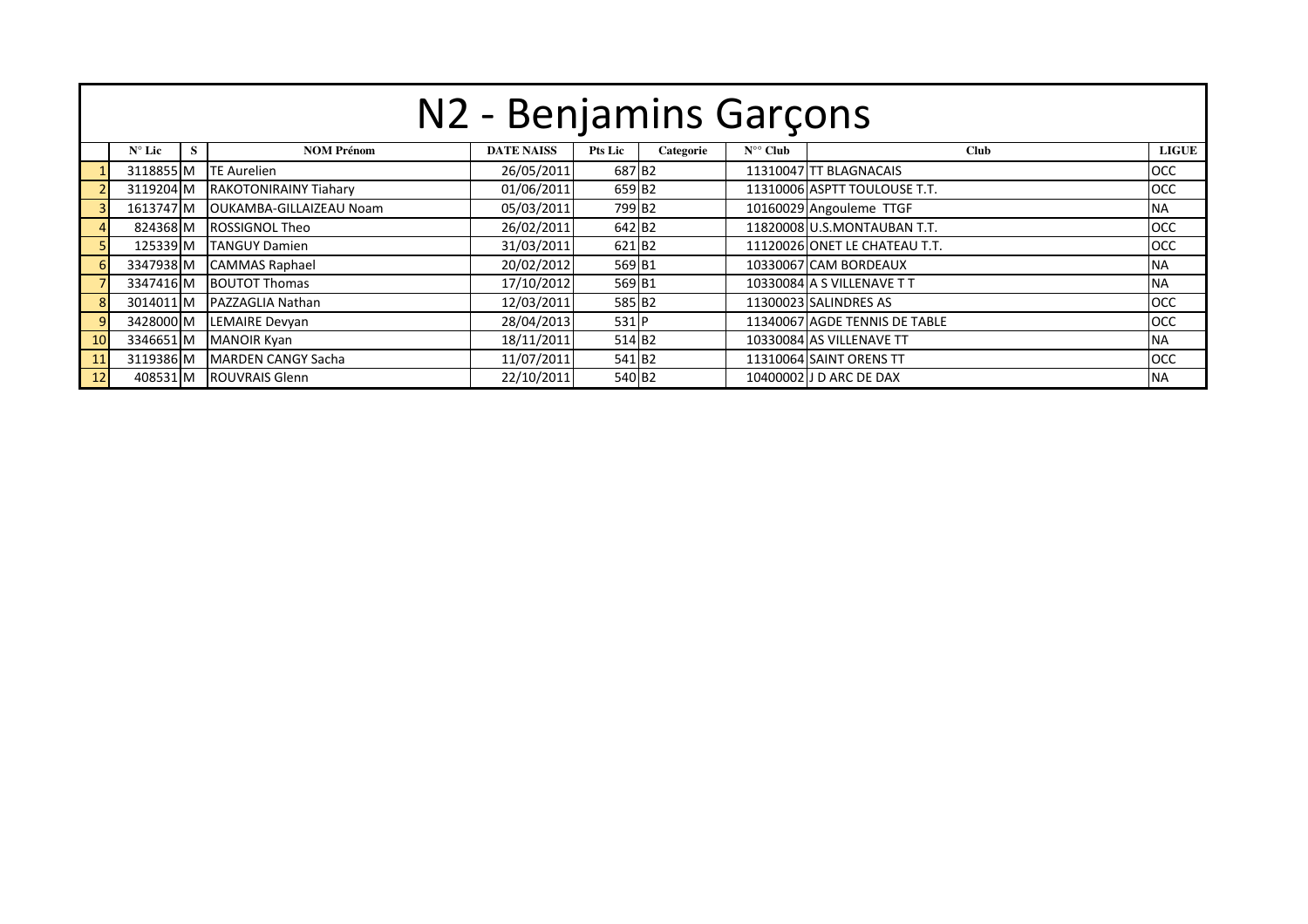|    | N <sub>2</sub> - Séniors Dames                                                                                                                   |  |                        |            |                  |  |  |                                           |            |  |  |  |  |  |  |
|----|--------------------------------------------------------------------------------------------------------------------------------------------------|--|------------------------|------------|------------------|--|--|-------------------------------------------|------------|--|--|--|--|--|--|
|    | <b>NOM Prénom</b><br>$N^{\circ}$ Lic<br><b>DATE NAISS</b><br>$N^{\circ}$ Club<br><b>Club</b><br><b>LIGUE</b><br><b>Pts Lic</b><br>S<br>Categorie |  |                        |            |                  |  |  |                                           |            |  |  |  |  |  |  |
|    | 7519678F                                                                                                                                         |  | <b>BOUSSARIE Alice</b> | 14/12/2001 | 1184 S           |  |  | 11310006 ASPTT TOULOUSE T.T.              | <b>OCC</b> |  |  |  |  |  |  |
|    | 3321881F                                                                                                                                         |  | <b>TIERCERY Alizee</b> | 15/11/1991 | 911              |  |  | 10330050 AL EYSINES                       | <b>NA</b>  |  |  |  |  |  |  |
|    | 366297 F                                                                                                                                         |  | <b>MILLE Mathilde</b>  | 23/08/2000 | 931 <sub>S</sub> |  |  | 10240007 ASTT TERRASSON                   | <b>NA</b>  |  |  |  |  |  |  |
|    | 867597F                                                                                                                                          |  | <b>DIVET Anne</b>      | 30/03/1994 | 988 <sub>S</sub> |  |  | 10860035 Poitiers TTACC 86                | <b>NA</b>  |  |  |  |  |  |  |
|    | 938965 F                                                                                                                                         |  | <b>ALMAGRO Karen</b>   | 29/05/1977 | 832 V1           |  |  | 11660001 CANOHES TOULOUGES TENNIS DE TABL | <b>OCC</b> |  |  |  |  |  |  |
|    | 6 0210888                                                                                                                                        |  | <b>DARDON Héloïse</b>  | 23/04/1986 | 892 <sub>S</sub> |  |  | 10330067 CAM BORDEAUX                     | <b>NA</b>  |  |  |  |  |  |  |
|    | 3014068 F                                                                                                                                        |  | <b>CARIAT Audrey</b>   | 30/11/2002 | 809 <sub>S</sub> |  |  | 11300016 NIMES ASPTT TENNIS DE TABLE      | <b>OCC</b> |  |  |  |  |  |  |
|    |                                                                                                                                                  |  |                        |            |                  |  |  |                                           |            |  |  |  |  |  |  |
|    |                                                                                                                                                  |  |                        |            |                  |  |  |                                           |            |  |  |  |  |  |  |
| 10 |                                                                                                                                                  |  |                        |            |                  |  |  |                                           |            |  |  |  |  |  |  |
|    |                                                                                                                                                  |  |                        |            |                  |  |  |                                           |            |  |  |  |  |  |  |
| 12 |                                                                                                                                                  |  |                        |            |                  |  |  |                                           |            |  |  |  |  |  |  |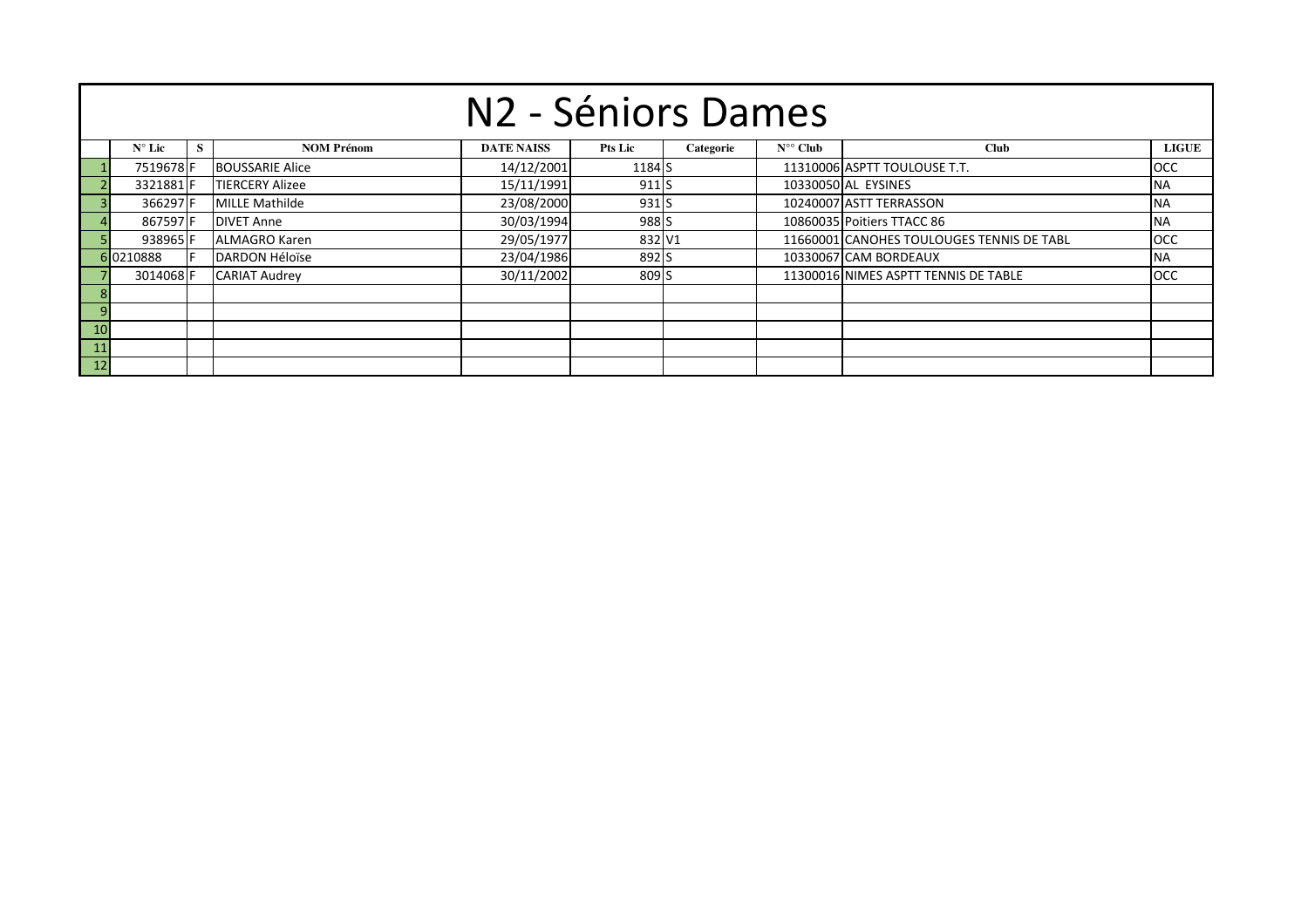|                | N <sub>2</sub> - Juniors Filles                                                                                                                  |  |                            |            |                     |  |  |                                       |            |  |  |  |  |  |  |
|----------------|--------------------------------------------------------------------------------------------------------------------------------------------------|--|----------------------------|------------|---------------------|--|--|---------------------------------------|------------|--|--|--|--|--|--|
|                | S<br><b>LIGUE</b><br>$N^{\circ}$ Lic<br><b>DATE NAISS</b><br>$N^{\circ}$ Club<br><b>Club</b><br><b>NOM Prénom</b><br><b>Pts Lic</b><br>Categorie |  |                            |            |                     |  |  |                                       |            |  |  |  |  |  |  |
|                | 7920928F                                                                                                                                         |  | <b>VANG Eva</b>            | 28/03/2006 | 1376J1              |  |  | 11300007 NIMES ASPC                   | <b>OCC</b> |  |  |  |  |  |  |
|                | 1717018F                                                                                                                                         |  | <b>DEL FRANCO Sara</b>     | 05/01/2005 | 964 J2              |  |  | 10170064 Fouras CP                    | <b>NA</b>  |  |  |  |  |  |  |
|                | 3421603 F                                                                                                                                        |  | <b>BUORD Lysa</b>          | 13/11/2004 | $1014$ J3           |  |  | 11340014 GIGEAN ASM                   | <b>OCC</b> |  |  |  |  |  |  |
|                | 4710315F                                                                                                                                         |  | <b>GARRIGOU Florine</b>    | 01/11/2005 | 982 J <sub>2</sub>  |  |  | 10470009 PPC VILLENEUVE               | <b>NA</b>  |  |  |  |  |  |  |
|                | 3342570F                                                                                                                                         |  | <b>VILLALPANDO Marilou</b> | 10/08/2005 | 962 J <sub>2</sub>  |  |  | 10330084 A S VILLENAVE T T            | <b>NA</b>  |  |  |  |  |  |  |
|                | 3339259 <b>F</b>                                                                                                                                 |  | MEYLHEUC Juliette          | 26/07/2008 | 816 C1              |  |  | 10330084 A S VILLENAVE T T            | <b>NA</b>  |  |  |  |  |  |  |
|                | 3340363 F                                                                                                                                        |  | JEANNIERE Chloe            | 19/04/2006 | 869 J1              |  |  | 10330067 CAM BORDEAUX                 | <b>NA</b>  |  |  |  |  |  |  |
| 8 <sup>l</sup> | 878681F                                                                                                                                          |  | <b>AUBERT Charlyne</b>     | 03/11/2005 | 892J2               |  |  | 10870081 COUZEIX TENNIS DE TABLE (87) | <b>NA</b>  |  |  |  |  |  |  |
| 9              | 3338673F                                                                                                                                         |  | <b>PEDUCASSE Lola</b>      | 01/01/2006 | 897 J1              |  |  | 10330084 A S VILLENAVE T T            | <b>NA</b>  |  |  |  |  |  |  |
| 10             | 878306 F                                                                                                                                         |  | <b>DUMAIN Emma</b>         | 14/08/2006 | 786J1               |  |  | 10870117 SAINT-YRIEIX-LA-PERCHE EATT  | <b>NA</b>  |  |  |  |  |  |  |
| 11             | 3425667 <b>F</b>                                                                                                                                 |  | <b>BEZARD Maëlie</b>       | 27/07/2005 | $645$ J2            |  |  | 11340072 POMEROLS FRTT 34             | <b>OCC</b> |  |  |  |  |  |  |
| 12             | 1612241F                                                                                                                                         |  | <b>MICHAUD Dinaly</b>      | 08/07/2005 | 1190 J <sub>2</sub> |  |  | 10160029 Angouleme TTGF               | <b>NA</b>  |  |  |  |  |  |  |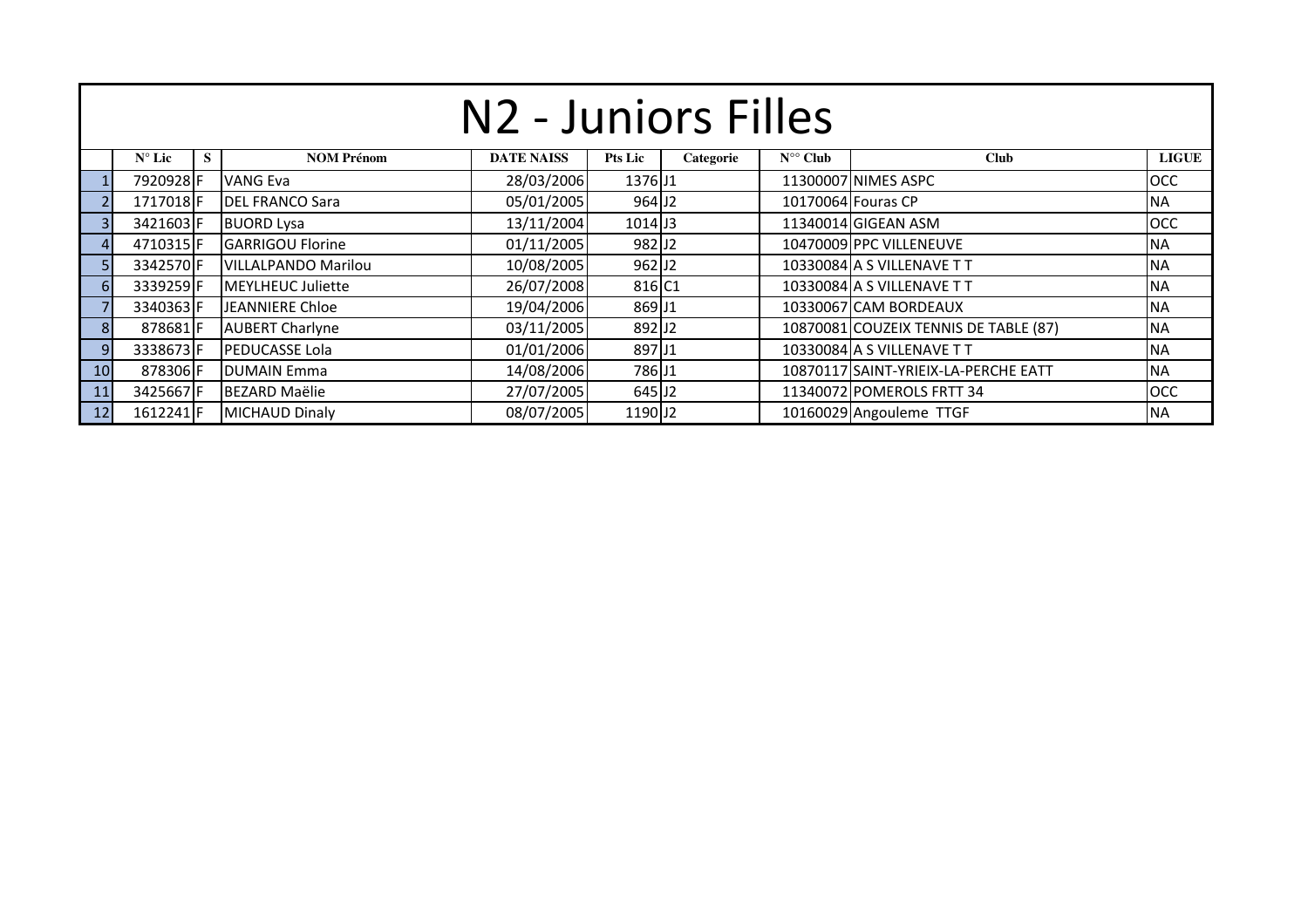|                 | N <sub>2</sub> - Cadettes Filles                                                                                                                      |  |                          |            |                    |  |                  |                                           |            |  |  |  |  |  |  |
|-----------------|-------------------------------------------------------------------------------------------------------------------------------------------------------|--|--------------------------|------------|--------------------|--|------------------|-------------------------------------------|------------|--|--|--|--|--|--|
|                 | <b>DATE NAISS</b><br><b>LIGUE</b><br>$N^{\circ}$ Lic<br>S<br><b>NOM Prénom</b><br>$N^{\circ\circ}$ Club<br><b>Club</b><br><b>Pts Lic</b><br>Categorie |  |                          |            |                    |  |                  |                                           |            |  |  |  |  |  |  |
|                 | 7921349 F                                                                                                                                             |  | <b>CHARRUAU Naely</b>    | 20/09/2008 | 943 C1             |  |                  | 10790005 Perigne TT                       | <b>NA</b>  |  |  |  |  |  |  |
|                 | 9249142F                                                                                                                                              |  | <b>BAJON Celia</b>       | 05/11/2007 | 760 C <sub>2</sub> |  | 10330086 J YVRAC |                                           | <b>NA</b>  |  |  |  |  |  |  |
|                 | 815185F                                                                                                                                               |  | <b>LELAIDIER Manon</b>   | 03/04/2010 | 685 M1             |  |                  | 11810015 PING ST PAULAIS                  | <b>OCC</b> |  |  |  |  |  |  |
|                 | 814510 <sub>F</sub>                                                                                                                                   |  | <b>SANDRAL Lalie</b>     | 16/11/2008 | 983 C1             |  |                  | 11810015 PING ST PAULAIS                  | <b>OCC</b> |  |  |  |  |  |  |
|                 | 3116420F                                                                                                                                              |  | <b>WAKNINE Assia</b>     | 07/09/2009 | 851 M2             |  |                  | 11310060 TT PLAISANCOIS                   | <b>OCC</b> |  |  |  |  |  |  |
| -6              | 8614410 F                                                                                                                                             |  | <b>IGRONEAU Perrine</b>  | 25/04/2007 | 709 C <sub>2</sub> |  |                  | 10860024 Jaunay Clan Val Vert T.T.        | <b>NA</b>  |  |  |  |  |  |  |
|                 | 653775F                                                                                                                                               |  | <b>PAGEZE Eva</b>        | 01/01/2010 | 812 M1             |  |                  | 11650004 E S POUZACAISE                   | <b>OCC</b> |  |  |  |  |  |  |
| 8               | 7924194F                                                                                                                                              |  | <b>LETOURNEUR Emma</b>   | 30/07/2008 | 634 C1             |  |                  | 10790235 Niort Tennis de Table            | <b>NA</b>  |  |  |  |  |  |  |
| 9               | 3427392F                                                                                                                                              |  | MASSOULIER Alais         | 02/01/2007 | 454 C <sub>2</sub> |  |                  | 11340014 GIGEAN ASM                       | <b>OCC</b> |  |  |  |  |  |  |
| 10 <sup>1</sup> | 648629F                                                                                                                                               |  | LECOULANT Clara          | 17/10/2009 | 623 M2             |  |                  | 10640004 A. LESCARIENNE TT                | <b>NA</b>  |  |  |  |  |  |  |
| <b>11</b>       | 27/11/2008<br>623 C1<br>10790020 BRETIGNOLLES EP<br>7922518F<br><b>JEREZ Kalie</b><br><b>NA</b>                                                       |  |                          |            |                    |  |                  |                                           |            |  |  |  |  |  |  |
| 12              | 665199 F                                                                                                                                              |  | <b>CHETOUI Laureline</b> | 30/10/2007 | 536 C <sub>2</sub> |  |                  | 11660001 CANOHES TOULOUGES TENNIS DE TABL | <b>OCC</b> |  |  |  |  |  |  |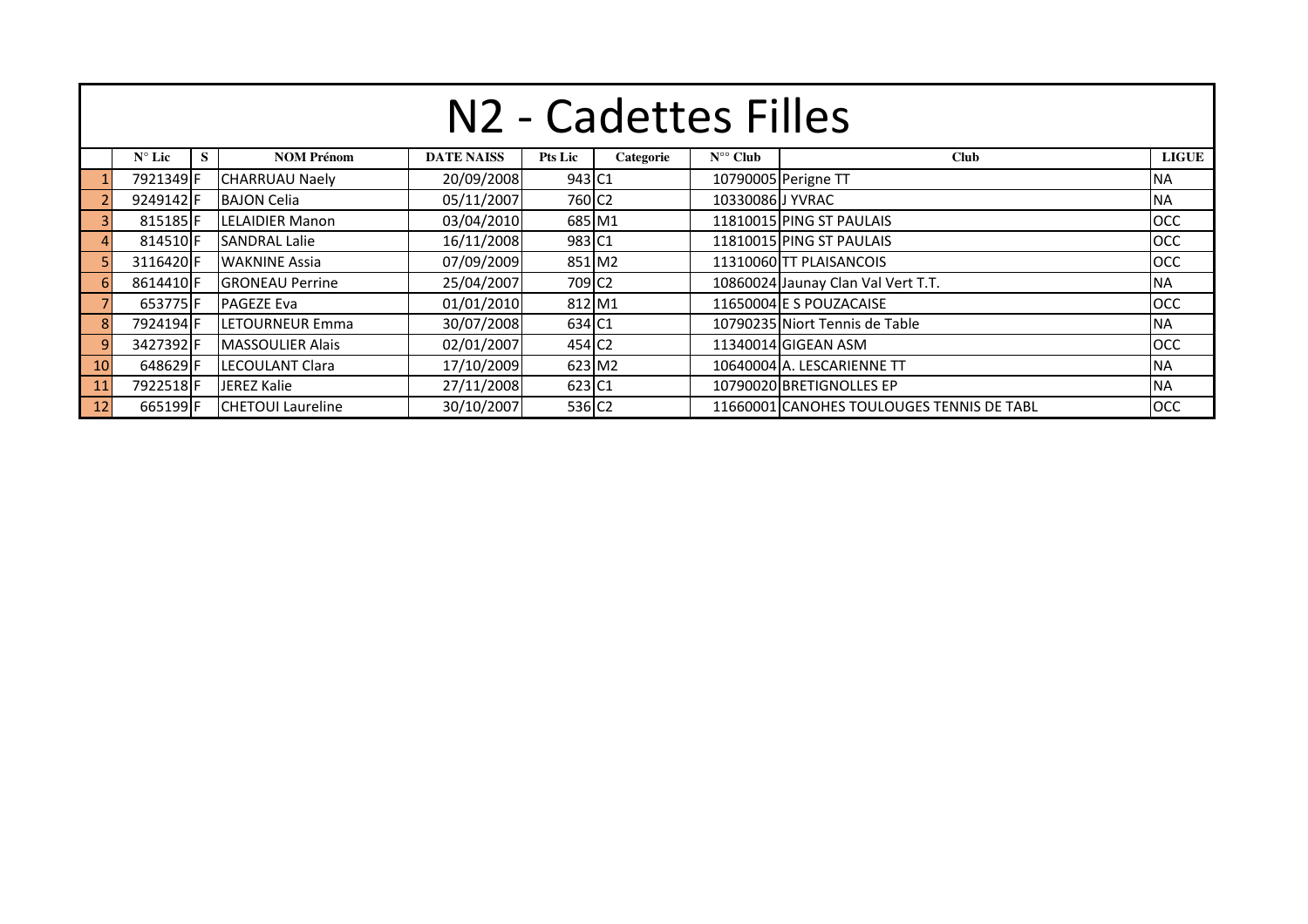|    | N <sub>2</sub> - Minimes Filles                                                                                                             |  |                                |            |        |        |  |                                           |            |  |  |  |  |  |  |
|----|---------------------------------------------------------------------------------------------------------------------------------------------|--|--------------------------------|------------|--------|--------|--|-------------------------------------------|------------|--|--|--|--|--|--|
|    | <b>LIGUE</b><br>$N^{\circ}$ Lic<br><b>DATE NAISS</b><br>$N^{\circ}$ Club<br><b>Club</b><br><b>NOM Prénom</b><br><b>Pts Lic</b><br>Categorie |  |                                |            |        |        |  |                                           |            |  |  |  |  |  |  |
|    | 3423423 F                                                                                                                                   |  | LE GRAND Eliza                 | 26/03/2010 | 654 M1 |        |  | 11340007 PEROLS PPC                       | <b>OCC</b> |  |  |  |  |  |  |
|    | 1910221 F                                                                                                                                   |  | <b>ABDESSELAM LACROIX Emma</b> | 14/10/2010 | 782 M1 |        |  | 10190073 Haute Correze Tenn.de Tabl       | <b>INA</b> |  |  |  |  |  |  |
|    | 648628 <b>IF</b>                                                                                                                            |  | LECOULANT Alicia               | 17/10/2009 | 600 M2 |        |  | 10640004 A. LESCARIENNE TT                | <b>NA</b>  |  |  |  |  |  |  |
|    | 3341410 <b>F</b>                                                                                                                            |  | LABOUZE Sibylle                | 09/02/2010 | 551 M1 |        |  | 10330067 CAM BORDEAUX                     | <b>INA</b> |  |  |  |  |  |  |
|    | 1716389 F                                                                                                                                   |  | <b>KRISMER Leane</b>           | 03/09/2010 | 660 M1 |        |  | 10170064 Fouras CP                        | <b>NA</b>  |  |  |  |  |  |  |
| 6  | 3013744 F                                                                                                                                   |  | <b>IFICHEUX Emma</b>           | 03/05/2009 | 516 M2 |        |  | 11300010 UCHAUD ASTT                      | <b>OCC</b> |  |  |  |  |  |  |
|    | 667844 F                                                                                                                                    |  | <b>CASELLES Maelys</b>         | 28/11/2010 | 453 M1 |        |  | 11660001 CANOHES TOULOUGES TENNIS DE TABL | <b>OCC</b> |  |  |  |  |  |  |
| 8  | 8614333 F                                                                                                                                   |  | <b>DELAUNAY Calie</b>          | 25/10/2010 | 509 M1 |        |  | 10860024 Jaunay Clan Val Vert T.T.        | <b>INA</b> |  |  |  |  |  |  |
| 9  | 3342073 <b>F</b>                                                                                                                            |  | <b>MONCERE Lola</b>            | 15/02/2012 | 579 B1 |        |  | 10330084 A S VILLENAVE T T                | <b>INA</b> |  |  |  |  |  |  |
| 10 | 1615258F                                                                                                                                    |  | ARIMA Amané                    | 29/04/2010 | 539 M1 |        |  | 10160029 Angouleme TTGF                   | <b>INA</b> |  |  |  |  |  |  |
| 11 | 824590F                                                                                                                                     |  | <b>DESGUERS Celva</b>          | 15/09/2009 |        | 500 M2 |  | 11820008 U.S. MONTAUBAN T.T.              | <b>INA</b> |  |  |  |  |  |  |
| 12 | 1717708F                                                                                                                                    |  | <b>RIVET Rachel</b>            | 23/05/2011 | 508 B2 |        |  | 10170064 Fouras CP                        | <b>INA</b> |  |  |  |  |  |  |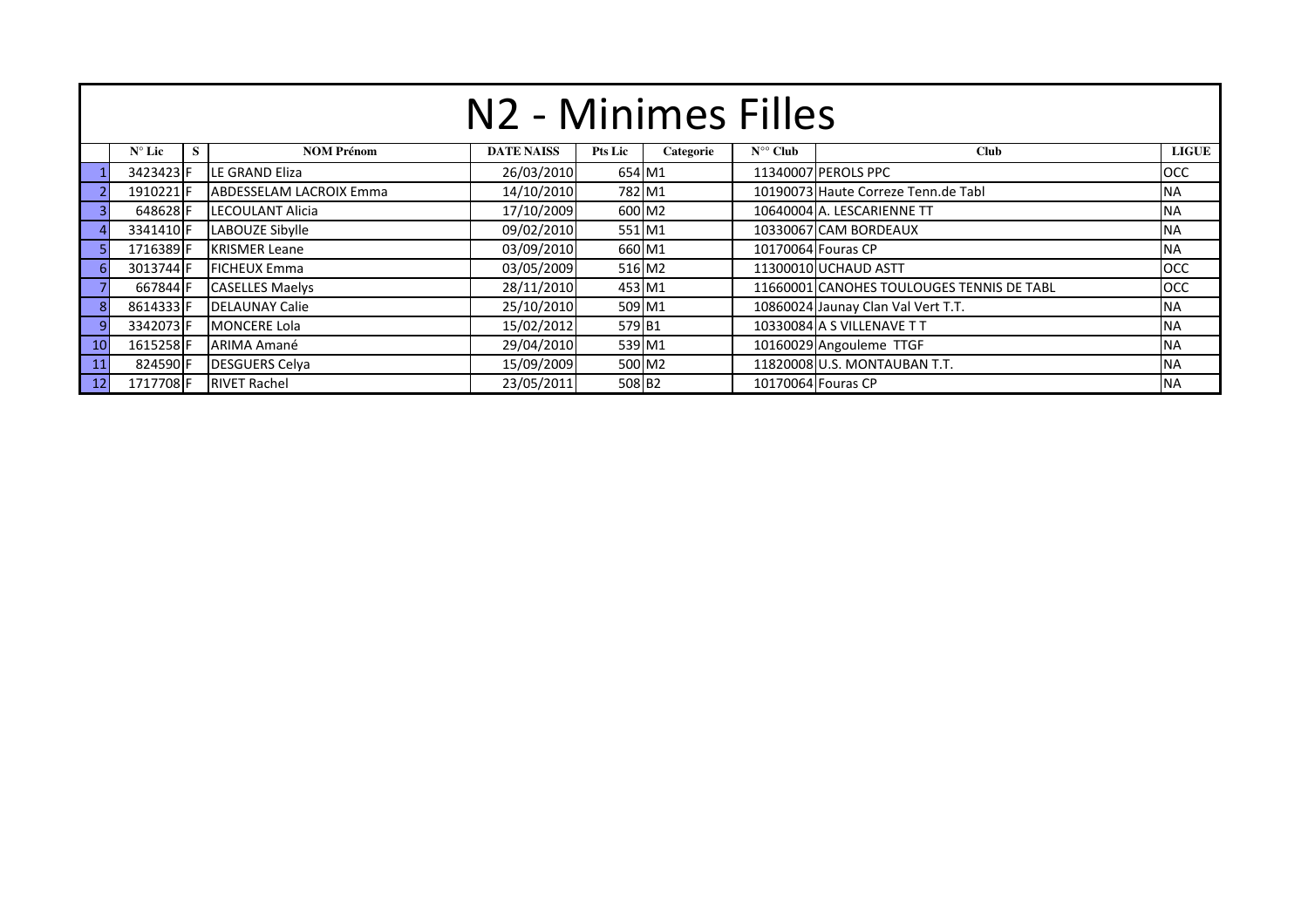|    | N2 - Benjamines Filles                                                                                                                     |  |                            |            |                    |  |  |                                           |            |  |  |  |  |  |  |
|----|--------------------------------------------------------------------------------------------------------------------------------------------|--|----------------------------|------------|--------------------|--|--|-------------------------------------------|------------|--|--|--|--|--|--|
|    | <b>NOM Prénom</b><br><b>DATE NAISS</b><br>$N^{\circ}$ Club<br><b>LIGUE</b><br>$N^{\circ}$ Lic<br>S.<br>Pts Lic<br><b>Club</b><br>Categorie |  |                            |            |                    |  |  |                                           |            |  |  |  |  |  |  |
|    | 824425 F                                                                                                                                   |  | <b>GAILLARD Elsa</b>       | 10/02/2012 | 537 B1             |  |  | 11820008 U.S.MONTAUBAN T.T.               | <b>OCC</b> |  |  |  |  |  |  |
|    | 3119316 F                                                                                                                                  |  | <b>DURAND Emilie</b>       | 12/08/2012 | 430 B1             |  |  | 11310047 TT BLAGNACAIS                    | <b>OCC</b> |  |  |  |  |  |  |
|    | 814647 F                                                                                                                                   |  | <b>SANDRAL Eve</b>         | 03/07/2012 | 534 B1             |  |  | 11810015 PING ST PAULAIS                  | <b>OCC</b> |  |  |  |  |  |  |
|    | 667207 F                                                                                                                                   |  | <b>ICHETOUI Amaelle</b>    | 27/10/2012 | 479 B1             |  |  | 11660001 CANOHES TOULOUGES TENNIS DE TABL | <b>OCC</b> |  |  |  |  |  |  |
|    | 7924505 <b>F</b>                                                                                                                           |  | <b>GARD NEDELEC Albane</b> | 17/06/2012 | 446 B1             |  |  | 10790235 Niort Tennis de Table            | <b>NA</b>  |  |  |  |  |  |  |
| 6  | 9322517F                                                                                                                                   |  | TANG BOULANGER Manon       | 27/04/2012 | 467 B1             |  |  | 10330002 SAG CESTAS                       | <b>NA</b>  |  |  |  |  |  |  |
|    | 1614284 F                                                                                                                                  |  | NAUD Louna                 | 11/08/2011 | 500 B <sub>2</sub> |  |  | 10160024 Gond Pontouvre T.T.G.P.          | <b>NA</b>  |  |  |  |  |  |  |
| 8  | 125652F                                                                                                                                    |  | CALADO Sarah               | 22/12/2011 | 500 B <sub>2</sub> |  |  | 11120047 PPC VILLEFRANCHOIS               | <b>OCC</b> |  |  |  |  |  |  |
| 9  | 125550F                                                                                                                                    |  | <b>BATUT Jade</b>          | 24/04/2012 | 500 B1             |  |  | 11120047 PPC VILLEFRANCHOIS               | <b>OCC</b> |  |  |  |  |  |  |
| 10 | 3120096 F                                                                                                                                  |  | ICAMPA-WERNER Thalia       | 17/04/2012 | 433 B1             |  |  | 11310075 PINS-JUSTARET VILLATE TT         | <b>OCC</b> |  |  |  |  |  |  |
| 11 | 486648 F                                                                                                                                   |  | <b>ASTRUC Océane</b>       | 03/01/2011 | 516 B <sub>2</sub> |  |  | 11480006 MARVEJOLS TT                     | <b>OCC</b> |  |  |  |  |  |  |
| 12 | 7925100F                                                                                                                                   |  | <b>NOCQUET Eline</b>       | 17/01/2012 | 513 B1             |  |  | 10790235 Niort Tennis de Table            | <b>NA</b>  |  |  |  |  |  |  |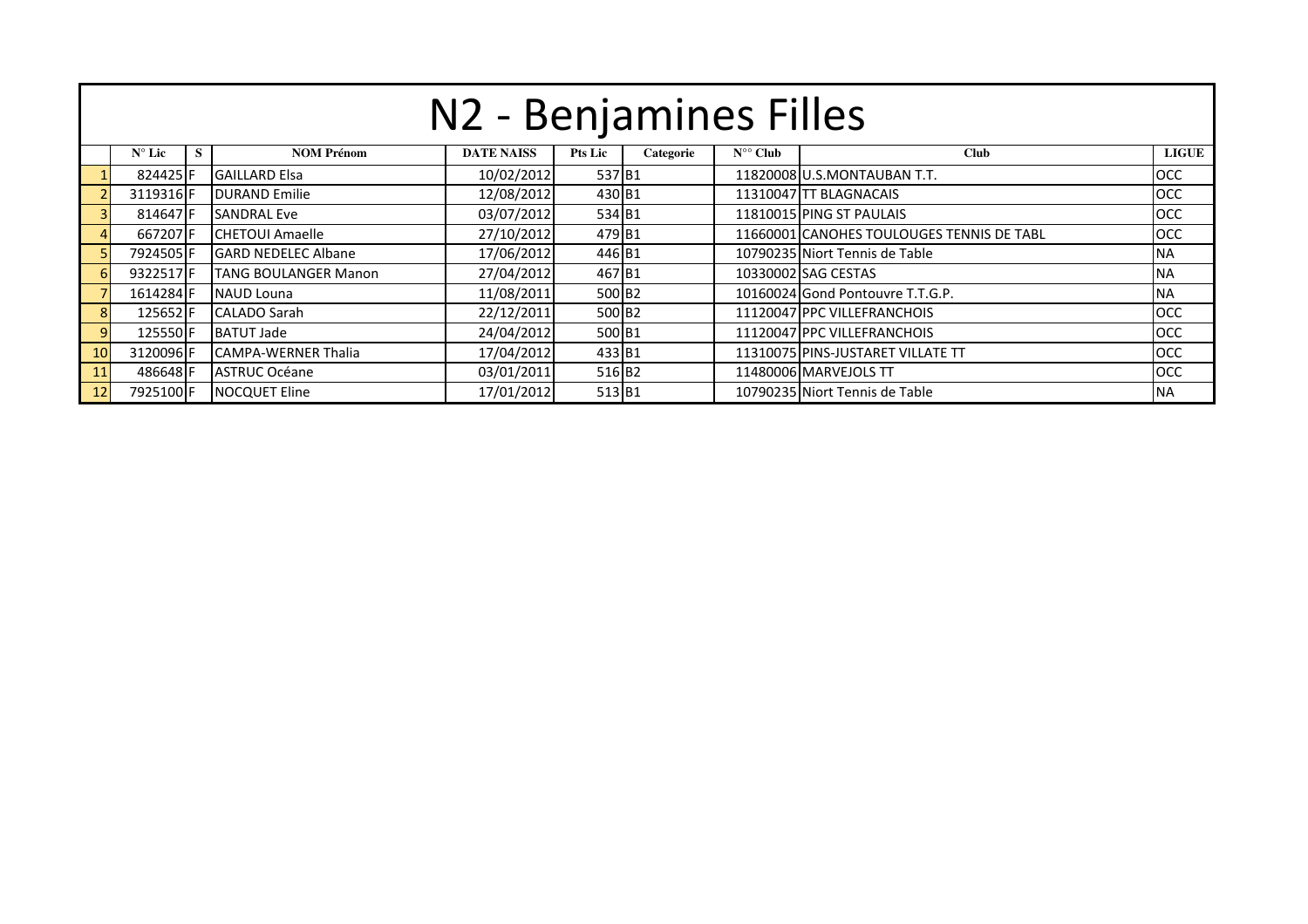| <b>CATEGORIE</b>         | <b>HEURE DE FIN DE POINTAGE</b> | HEURE DE DEBUT DE COMPETITION |
|--------------------------|---------------------------------|-------------------------------|
| <b>Seniors Messieurs</b> | 9H00                            | 10 H 00                       |
| <b>Seniors Dames</b>     | 9H 30                           | 10H 30                        |
| <b>Juniors Garçons</b>   | 12 H 00                         | 13 H 00                       |
| <b>Juniors Filles</b>    | 10 H 00                         | 11 H 00                       |
| <b>Cadets</b>            | 9H30                            | 10H 30                        |
| <b>Cadettes</b>          | 9H00                            | 10H00                         |
| <b>Minimes Garçons</b>   | 10 h 00                         | 11 H 00                       |
| <b>Minimes Filles</b>    | 10 h 30                         | 11 h 30                       |
| <b>Benjamins</b>         | 11 h 00                         | 12 H 00                       |
| <b>Benjamines</b>        | 09 H 30                         | 10H 30                        |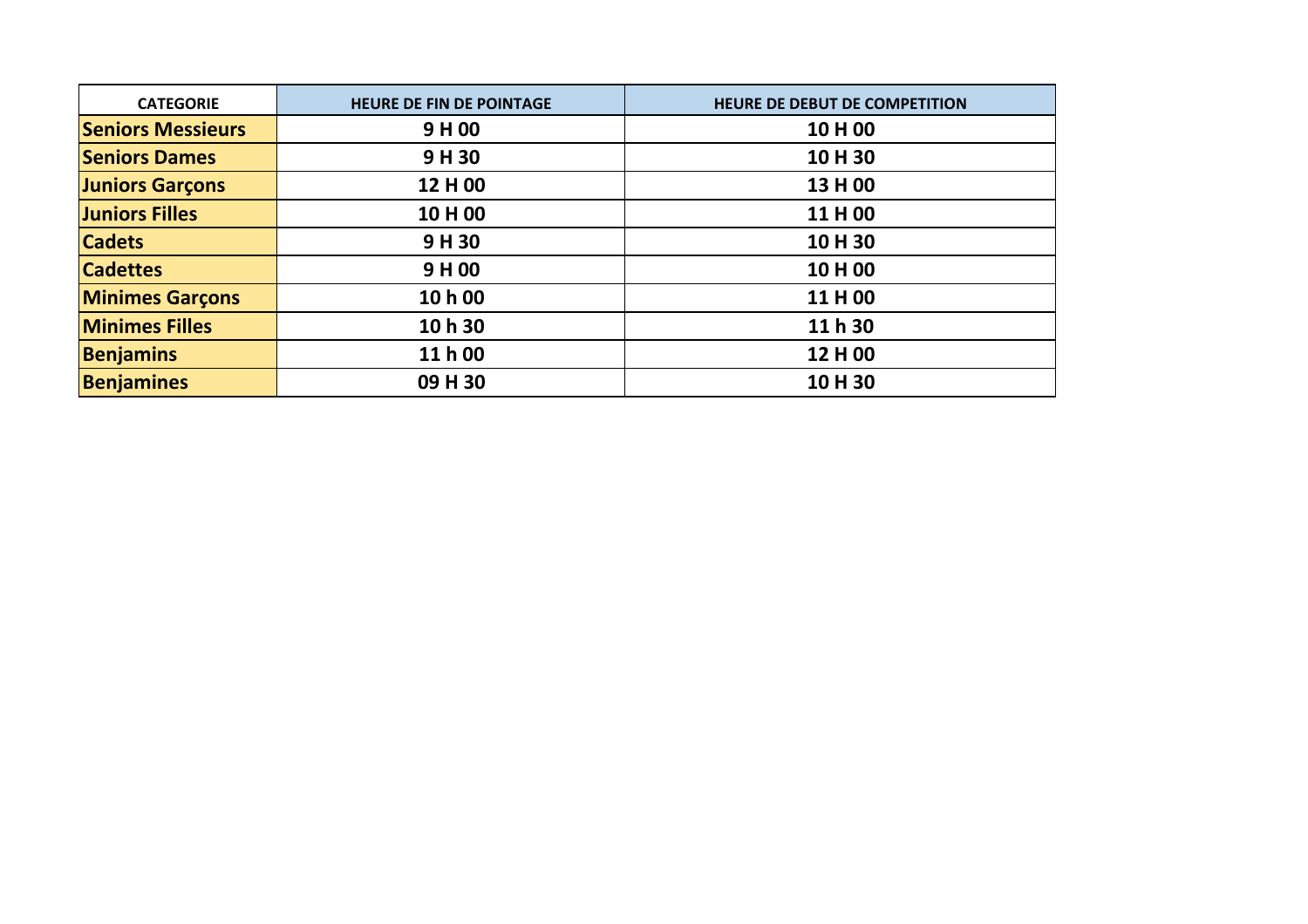|       |                          |                            |                                        | <b>Plan d'Occupation des Tables</b>   |                                            |                                       |                                            |                                            |                                            |                                                   |                                       |                                       | Date:                             |                                       |                                                      | Samedi 19 mars 2022                   |                                       |                                   |
|-------|--------------------------|----------------------------|----------------------------------------|---------------------------------------|--------------------------------------------|---------------------------------------|--------------------------------------------|--------------------------------------------|--------------------------------------------|---------------------------------------------------|---------------------------------------|---------------------------------------|-----------------------------------|---------------------------------------|------------------------------------------------------|---------------------------------------|---------------------------------------|-----------------------------------|
|       | <b>Tables</b><br>montées | <b>Tables</b><br>utilisées | $\mathbf 1$                            | $\overline{2}$                        | 3                                          | $\overline{4}$                        | 5                                          | 6                                          | $\overline{7}$                             | 8                                                 | 9                                     | 10                                    | 11                                | 12                                    | 13                                                   | 14                                    | 15                                    | 16                                |
| 10:00 | 16                       | 15                         | SM-T1<br>P <sub>1</sub><br>1/5         | SM-T1<br>P <sub>1</sub><br>4/6        | SM-T1<br><b>P1</b><br>2/3                  | SM-T1<br>P <sub>2</sub><br>1/5        | $SM-T1$<br>P <sub>2</sub><br>4/6           | $SM-T1$<br>P <sub>2</sub><br>2/3           | $CF-T1$<br><b>P1</b><br>1/5                | $CF-T1$<br>P <sub>1</sub><br>4/6                  | $CF-T1$<br>P <sub>1</sub><br>2/3      | SM-T1<br>P <sub>3</sub><br>1/5        | $SM-T1$<br>P <sub>3</sub><br>4/6  | <b>SM-T1</b><br>P <sub>3</sub><br>2/3 |                                                      | $SM-T1$<br>P <sub>4</sub><br>1/5      | SM-T1<br>P <sub>4</sub><br>4/6        | $SM-T1$<br>P <sub>4</sub><br>2/3  |
| 10:30 | 16                       | 16                         | CG-T1<br>P <sub>1</sub><br>1/5         | CG-T1<br><b>P1</b><br>4/6             | CG-T1<br><b>P1</b><br>2/3                  | CG-T1<br><b>P2</b><br>1/5             | CG-T1<br>P <sub>2</sub><br>4/6             | CG-T1<br>P <sub>2</sub><br>2/3             | CF-T1<br>P <sub>2</sub><br>1/5             | CF-T1<br>P <sub>2</sub><br>4/6                    | CF-T1<br>P <sub>2</sub><br>2/3        | BF-T1<br><b>P1</b><br>1/5             | BF-T1<br>P <sub>1</sub><br>4/6    | BF-T1<br>P <sub>1</sub><br>2/3        | <b>SD-T1</b><br>P <sub>1</sub><br>1/8                | SD-T1<br><b>P1</b><br>2/7             | SD-T1<br>P <sub>1</sub><br>3/6        | <b>SD-T1</b><br><b>P1</b><br>4/5  |
| 11:00 | 16                       | 15                         | JF-T1<br>P <sub>1</sub><br>1/5         | JF-T1<br>P <sub>1</sub><br>4/6        | JF-T1<br>P <sub>1</sub><br>2/3             | MG-T1<br><b>P1</b><br>1/5             | MG-T1<br><b>P1</b><br>4/6                  | MG-T1<br><b>P1</b><br>2/3                  |                                            | MG-T1<br><b>P2</b><br>1/5                         | MG-T1<br><b>P2</b><br>4/6             | MG-T1<br>P <sub>2</sub><br>2/3        | BF-T1<br>P <sub>2</sub><br>1/5    | BF-T1<br>P <sub>2</sub><br>4/6        | BF-T1<br>P <sub>2</sub><br>2/3                       | JF-T1<br>P <sub>2</sub><br>1/5        | JF-T1<br>P <sub>2</sub><br>4/6        | JF-T1<br>P <sub>2</sub><br>2/3    |
| 11:30 | 16                       | 15                         | SM-T2<br>P <sub>4</sub><br>1/4         | SM-T2<br>P <sub>4</sub><br>3/5        | SM-T2<br>P <sub>4</sub><br>2/6             | SM-T2<br>P <sub>1</sub><br>1/4        | SM-T2<br>P <sub>1</sub><br>3/5             | SM-T2<br>P <sub>1</sub><br>2/6             | SM-T2<br>P <sub>2</sub><br>1/4             | SM-T2<br>P <sub>2</sub><br>3/5                    | SM-T2<br>P <sub>2</sub><br>2/6        | MF-T1<br><b>P1</b><br>1/5             | $MF-T'$<br>P <sub>1</sub><br>4/6  | MF-T1<br><b>P1</b><br>2/3             | SM-T2<br>P <sub>3</sub><br>1/4                       | SM-T2<br>P <sub>3</sub><br>3/5        | SM-T2<br>P <sub>3</sub><br>2/6        |                                   |
| 12:00 | 16                       | 16                         | <b>SD-T2</b><br><b>P1</b><br>1/7       | <b>SD-T2</b><br><b>P1</b><br>6/8      | <b>SD-T2</b><br><b>P1</b><br>2/5           | <b>SD-T2</b><br><b>P1</b><br>3/4      | MF-T1<br>P <sub>2</sub><br>1/5             | MF-T1<br>P <sub>2</sub><br>4/6             | MF-T1<br>P <sub>2</sub><br>2/3             | <b>BG-T1</b><br>P <sub>1</sub><br>1/5             | BG-T1<br>P <sub>1</sub><br>4/6        | <b>BG-T1</b><br>P <sub>1</sub><br>2/3 | CF-T2<br>P <sub>1</sub><br>1/4    | CF-T2<br>P <sub>1</sub><br>3/5        | CF-T2<br>P <sub>1</sub><br>2/6                       | <b>BG-T1</b><br>P <sub>2</sub><br>1/5 | <b>BG-T1</b><br>P <sub>2</sub><br>4/6 | BG-T1<br>P <sub>2</sub><br>2/3    |
| 12:30 | 16                       | 15                         | JF-T2<br>P <sub>2</sub><br>1/4         | $JF-T2$<br>P <sub>2</sub><br>3/5      | $JF-T2$<br>P <sub>2</sub><br>2/6           | CG-T <sub>2</sub><br><b>P1</b><br>1/4 | CG-T <sub>2</sub><br>P <sub>1</sub><br>3/5 | CG-T2<br>P <sub>1</sub><br>2/6             | $CG-T2$<br>P <sub>2</sub><br>1/4           | $CG-T2$<br>P <sub>2</sub><br>3/5                  | $CG-T2$<br>P <sub>2</sub><br>2/6      | CF-T2<br>P <sub>2</sub><br>1/4        | CF-T2<br>P <sub>2</sub><br>3/5    | CF-T2<br>P <sub>2</sub><br>2/6        |                                                      | JF-T2<br><b>P1</b><br>1/4             | JF-T2<br>P <sub>1</sub><br>3/5        | JF-T2<br>P <sub>1</sub><br>2/6    |
| 13:00 | 16                       | 16                         | $MF-T2$<br><b>P1</b><br>1/4            | $MF-T2$<br><b>P1</b><br>3/5           | $MF-T2$<br>P <sub>1</sub><br>2/6           | $MF-T2$<br>P <sub>2</sub><br>1/4      | $MF-T2$<br><b>P2</b><br>3/5                | $MF-T2$<br><b>P2</b><br>2/6                | $MG-T2$<br><b>P1</b><br>1/4                | $MG-T2$<br><b>P1</b><br>3/5                       | $MG-T2$<br><b>P1</b><br>2/6           | $MG-T2$<br><b>P2</b><br>1/4           | $MG-T2$<br>P2<br>3/5              | MG-T <sub>2</sub><br><b>P2</b><br>2/6 | $JG-T1$<br>P <sub>1</sub><br>1/4                     | $JG-T1$<br><b>P1</b><br>2/3           | $JG-T1$<br>P <sub>2</sub><br>1/4      | $JG-T1$<br>P <sub>2</sub><br>2/3  |
| 13:30 | 16                       | 16                         | <b>BG-T2</b><br><b>P1</b><br>1/4       | <b>BG-T2</b><br>P <sub>1</sub><br>3/5 | BG-T2<br><b>P1</b><br>2/6                  | <b>BG-T2</b><br>P <sub>2</sub><br>1/4 | <b>BG-T2</b><br>P <sub>2</sub><br>3/5      | BG-T2<br>P <sub>2</sub><br>2/6             | <b>SD-T3</b><br>P <sub>1</sub><br>1/6      | <b>SD-T3</b><br>P <sub>1</sub><br>5/7             | <b>SD-T3</b><br><b>P1</b><br>4/8      | <b>SD-T3</b><br><b>P1</b><br>2/3      | BF-T2<br>P <sub>1</sub><br>1/4    | BF-T2<br>P <sub>2</sub><br>1/4        | $JG-T1$<br>P <sub>3</sub><br>1/4                     | $JG-T1$<br>P <sub>3</sub><br>2/3      | $JG-T1$<br>P <sub>4</sub><br>1/4      | $JG-T1$<br>P <sub>4</sub><br>2/3  |
| 14:00 | 16                       | 16                         | SM-T3<br>P <sub>3</sub><br>1/3         | SM-T3<br>P <sub>3</sub><br>2/4        | SM-T3<br>P <sub>3</sub><br>5/6             | SM-T3<br>P <sub>4</sub><br>1/3        | SM-T3<br>P <sub>4</sub><br>2/4             | SM-T3<br>P <sub>4</sub><br>5/6             | $SM-T3$<br>P <sub>1</sub><br>1/3           | $SM-T3$<br>P <sub>1</sub><br>2/4                  | $SM-T3$<br>P <sub>1</sub><br>5/6      | $SM-T3$<br>P <sub>2</sub><br>1/3      | $SM-T3$<br>P <sub>2</sub><br>2/4  | $SM-T3$<br>P <sub>2</sub><br>5/6      | $BF-T2$<br>P <sub>1</sub><br>3/5                     | BF-T2<br><b>P1</b><br>2/6             | BF-T2<br>P <sub>2</sub><br>3/5        | $BF-T2$<br>P <sub>2</sub><br>2/6  |
| 14:30 | 16                       | 15                         | JF-T3<br>P <sub>1</sub><br>1/3         | JF-T3<br>P <sub>1</sub><br>2/4        | $JF-T3$<br><b>P1</b><br>5/6                | JF-T3<br>P <sub>2</sub><br>1/3        | JF-T3<br>P <sub>2</sub><br>2/4             | JF-T3<br>P <sub>2</sub><br>5/6             |                                            | CG-T <sub>3</sub><br>P <sub>1</sub><br>1/3        | CG-T3<br>P <sub>1</sub><br>2/4        | CG-T3<br><b>P1</b><br>5/6             | CG-T3<br>P <sub>2</sub><br>1/3    | CG-T3<br>P <sub>2</sub><br>2/4        | CG-T3<br>P <sub>2</sub><br>5/6                       | CF-T3<br><b>P1</b><br>1/3             | CF-T3<br>P <sub>1</sub><br>2/4        | CF-T3<br>P <sub>1</sub><br>5/6    |
| 15:00 | 16                       | 15                         |                                        | MG-T3<br>P <sub>1</sub><br>1/3        | MG-T <sub>3</sub><br>P <sub>1</sub><br>2/4 | MG-T3<br><b>P1</b><br>5/6             | MG-T <sub>3</sub><br><b>P2</b><br>1/3      | MG-T <sub>3</sub><br>P <sub>2</sub><br>2/4 | $MG-T3$<br><b>P2</b><br>5/6                | BG-T3<br>P <sub>2</sub><br>1/3                    | BG-T3<br>P <sub>2</sub><br>2/4        | BG-T3<br>P <sub>2</sub><br>5/6        | BG-T3<br>P <sub>1</sub><br>1/3    | BG-T3<br>P <sub>1</sub><br>2/4        | BG-T3<br><b>P1</b><br>5/6                            | CF-T3<br>P <sub>2</sub><br>1/3        | CF-T3<br>P <sub>2</sub><br>2/4        | CF-T3<br>P <sub>2</sub><br>5/6    |
| 15:30 | 16                       | 16                         | BF-T3<br>P <sub>2</sub><br>1/3         | BF-T3<br>P <sub>2</sub><br>2/4        | BF-T3<br>P <sub>2</sub><br>5/6             | <b>SD-T4</b><br><b>P1</b><br>1/5      | <b>SD-T4</b><br><b>P1</b><br>4/6           | <b>SD-T4</b><br><b>P1</b><br>3/7           | SD-T4<br><b>P1</b><br>2/8                  | $MF-T3$<br><b>P1</b><br>1/3                       | MF-T3<br><b>P1</b><br>2/4             | $MF-T3$<br><b>P1</b><br>5/6           | MF-T3<br>P <sub>2</sub><br>2/4    | MF-T3<br>P <sub>2</sub><br>1/3        | $MF-T3$<br>P <sub>2</sub><br>5/6                     | BF-T3<br><b>P1</b><br>1/3             | BF-T3<br><b>P1</b><br>2/4             | $BF-T3$<br><b>P1</b><br>5/6       |
| 16:00 | 16                       | 16                         | SM-T4<br>P <sub>2</sub><br>1/2         | SM-T4<br>P <sub>2</sub><br>3/6        | SM-T4<br>P <sub>2</sub><br>4/5             | $JG-T2$<br>P <sub>1</sub><br>1/3      | $JG-T2$<br><b>P1</b><br>2/4                | JG-T <sub>2</sub><br><b>P2</b><br>1/3      | JG-T <sub>2</sub><br>P <sub>2</sub><br>2/4 | SM-T4<br>P <sub>3</sub><br>1/2                    | SM-T4<br>P <sub>3</sub><br>3/6        | SM-T4<br>P <sub>3</sub><br>4/5        | SM-T4<br>P <sub>4</sub><br>1/2    | SM-T4<br>P <sub>4</sub><br>3/6        | SM-T4<br>P <sub>4</sub><br>4/5                       | SM-T4<br>P <sub>1</sub><br>1/2        | SM-T4<br>P <sub>1</sub><br>3/6        | $SM-T4$<br>P <sub>1</sub><br>4/5  |
| 16:30 | 16                       | 16                         | JF-T4<br>P <sub>1</sub><br>1/2         | JF-T4<br>P <sub>1</sub><br>3/6        | $JF-T4$<br>P <sub>1</sub><br>4/5           | $JG-T2$<br>P <sub>3</sub><br>1/3      | $JG-T2$<br>P <sub>3</sub><br>2/4           | JG-T2<br><b>P4</b><br>1/3                  | JG-T <sub>2</sub><br>P <sub>4</sub><br>2/4 | $JF-T4$<br>P <sub>2</sub><br>1/2                  | $JF-T4$<br>P <sub>2</sub><br>3/6      | $JF-T4$<br>P <sub>2</sub><br>4/5      | CG-T4<br>P <sub>1</sub><br>1/2    | CG-T4<br>P <sub>1</sub><br>3/6        | CG-T4<br>P <sub>1</sub><br>4/5                       | CG-T4<br>P <sub>2</sub><br>1/2        | CG-T4<br>P <sub>2</sub><br>3/6        | $CG-T4$<br>P <sub>2</sub><br>4/5  |
| 17:00 | 16                       | 15                         | CF-T4<br>P <sub>1</sub><br>1/2         | CF-T4<br><b>P1</b><br>3/6             | CF-T4<br>P <sub>1</sub><br>4/5             | <b>BG-T4</b><br>P <sub>1</sub><br>1/2 | <b>BG-T4</b><br>P <sub>1</sub><br>3/6      | BG-T4<br><b>P1</b><br>4/5                  | <b>BG-T4</b><br>P <sub>2</sub><br>1/2      | <b>BG-T4</b><br>P <sub>2</sub><br>4/5             | BG-T4<br>P <sub>2</sub><br>3/6        |                                       | MG-T4<br><b>P1</b><br>1/2         | <b>MG-T4</b><br><b>P1</b><br>3/6      | MG-T4<br><b>P1</b><br>4/5                            | $MG-T4$<br><b>P2</b><br>1/2           | MG-T4<br><b>P2</b><br>3/6             | MG-T4<br><b>P2</b><br>4/5         |
| 17:30 | 16                       | 15                         | CF-T4<br>P <sub>2</sub><br>1/2         | CF-T4<br>P <sub>2</sub><br>3/6        | CF-T2<br>P <sub>2</sub><br>4/5             |                                       | SM-T5<br>P <sub>3</sub><br>1/6             | $SM-T5$<br>P <sub>3</sub><br>2/5           | SM-T5<br>P <sub>3</sub><br>3/4             | SM-T5<br>P <sub>4</sub><br>1/6                    | $SM-T5$<br>P <sub>4</sub><br>2/5      | SM-T5<br>P4<br>3/4                    | SM-T5<br>P <sub>1</sub><br>1/6    | SM-T5<br>P <sub>1</sub><br>2/5        | SM-T5<br><b>P1</b><br>3/4                            | SM-T5<br>P <sub>2</sub><br>1/6        | SM-T5<br>P <sub>2</sub><br>2/5        | SM-T5<br>P <sub>2</sub><br>3/4    |
| 18:00 | 16                       | 16                         | BF-T4<br>P <sub>1</sub><br>1/2         | BF-T4<br><b>P1</b><br>3/6             | $BF-T4$<br><b>P1</b><br>4/5                | $MF-T4$<br><b>P1</b><br>1/2           | $MF-T4$<br>P <sub>1</sub><br>3/6           | MF-T4<br><b>P1</b><br>4/5                  | $MF-T4$<br>P <sub>2</sub><br>1/2           | $MF-T4$<br>P <sub>2</sub><br>3/6                  | $MF-T4$<br>P <sub>2</sub><br>4/5      | BF-T4<br>P <sub>2</sub><br>1/2        | BF-T4<br>P <sub>2</sub><br>3/6    | BF-T4<br>P <sub>2</sub><br>4/5        | SD-T5<br><b>P1</b><br>1/4                            | SD-T5<br><b>P1</b><br>3/5             | SD-T5<br><b>P1</b><br>2/6             | SD-T5<br><b>P1</b><br>7/8         |
| 18:30 | 16                       | 16                         | CG-T5<br>P <sub>2</sub><br>1/6         | CG-T5<br>P <sub>2</sub><br>2/5        | CG-T5<br>P <sub>2</sub><br>3/4             | JF-T5<br>P <sub>2</sub><br>1/6        | JF-T5<br>P <sub>2</sub><br>2/5             | JF-T5<br>P <sub>2</sub><br>3/4             | JF-T5<br>P <sub>1</sub><br>1/6             | JF-T5<br>P <sub>1</sub><br>2/5                    | JF-T5<br>P <sub>1</sub><br>3/4        | $JG-T3$<br>P <sub>1</sub><br>1/2      | $JG-T3$<br>P <sub>1</sub><br>3/4  | $JG-T3$<br>P <sub>2</sub><br>1/2      | JG-T3<br>P <sub>2</sub><br>3/4                       | CG-T5<br>P <sub>1</sub><br>1/6        | CG-T5<br>P <sub>1</sub><br>2/5        | CG-T5<br>P <sub>1</sub><br>3/4    |
| 19:00 | 16                       | 16                         | $MG-T5$<br><b>P2</b><br>1/6            | $MG-T5$<br><b>P2</b><br>2/5           | $MG-T5$<br><b>P2</b><br>3/4                | <b>BG-T5</b><br>P <sub>2</sub><br>1/6 | BG-T5<br>P <sub>2</sub><br>2/5             | BG-T5<br>P <sub>2</sub><br>3/4             | <b>BG-T5</b><br>P <sub>1</sub><br>1/6      | <b>BG-T5</b><br>P <sub>1</sub><br>2/5             | <b>BG-T5</b><br>P <sub>1</sub><br>3/4 | JG-T3<br>P <sub>3</sub><br>1/2        | JG-T3<br>P <sub>3</sub><br>3/4    | JG-T3<br>P <sub>4</sub><br>1/2        | JG-T3<br>P <sub>4</sub><br>3/4                       | <b>MG-T5</b><br><b>P1</b><br>1/6      | $MG-T5$<br><b>P1</b><br>2/5           | $MG-T5$<br><b>P1</b><br>3/4       |
| 19:30 | 16                       | 16                         | <b>BF-T5</b><br>P <sub>1</sub><br>1/6  | BF-T5<br><b>P1</b><br>2/5             | <b>BF-T5</b><br>P <sub>2</sub><br>1/6      | BF-T5<br>P <sub>2</sub><br>2/5        | CF-T5<br>P <sub>1</sub><br>1/6             | CF-T5<br><b>P1</b><br>2/5                  | CF-T5<br><b>P1</b><br>3/4                  | CF-T5<br>P <sub>2</sub><br>1/6                    | CF-T5<br>P <sub>2</sub><br>2/5        | CF-T5<br>P <sub>2</sub><br>3/4        | MF-T5<br><b>P1</b><br>1/6         | MF-T5<br><b>P1</b><br>2/5             | $MF-T5$<br><b>P1</b><br>3/4                          | MF-T5<br>P <sub>2</sub><br>1/6        | $MF-T5$<br><b>P2</b><br>2/5           | $MF-T5$<br>P <sub>2</sub><br>3/4  |
| 20:00 | 16                       | 16                         | <b>JG</b><br>Barrages 2e-3e<br>$3 - 4$ | <b>JG</b><br>Barrages 2e-3e<br>$5-6$  | <b>SM</b><br>Barrage 2/3 G<br>$3 - 4$      | <b>SM</b><br>Barrage 2/3 G<br>$5-6$   |                                            |                                            | <b>SM</b><br>$11 - 12$                     | <b>SM</b><br>Barrage 2/3 G Barrage 2/3 G<br>13-14 | $BF-T5$<br>P <sub>1</sub><br>3/4      | $BF-T5$<br>P <sub>2</sub><br>3/4      | <b>SM</b><br>Barrage 5/6<br>19-20 | <b>SM</b><br>$21 - 22$                | <b>JG</b><br>Barrage 5/6 Barrages 2e-3e<br>$11 - 12$ | JG<br>Barrages 2e-36<br>$13 - 14$     | <b>SM</b><br>Barrage 5/6<br>27-28     | <b>SM</b><br>Barrage 5/6<br>29-30 |
| 20:30 | 16                       | 0                          |                                        |                                       |                                            |                                       |                                            |                                            |                                            | FIN DE LA 1ère JOURNEE                            |                                       |                                       |                                   |                                       |                                                      |                                       |                                       |                                   |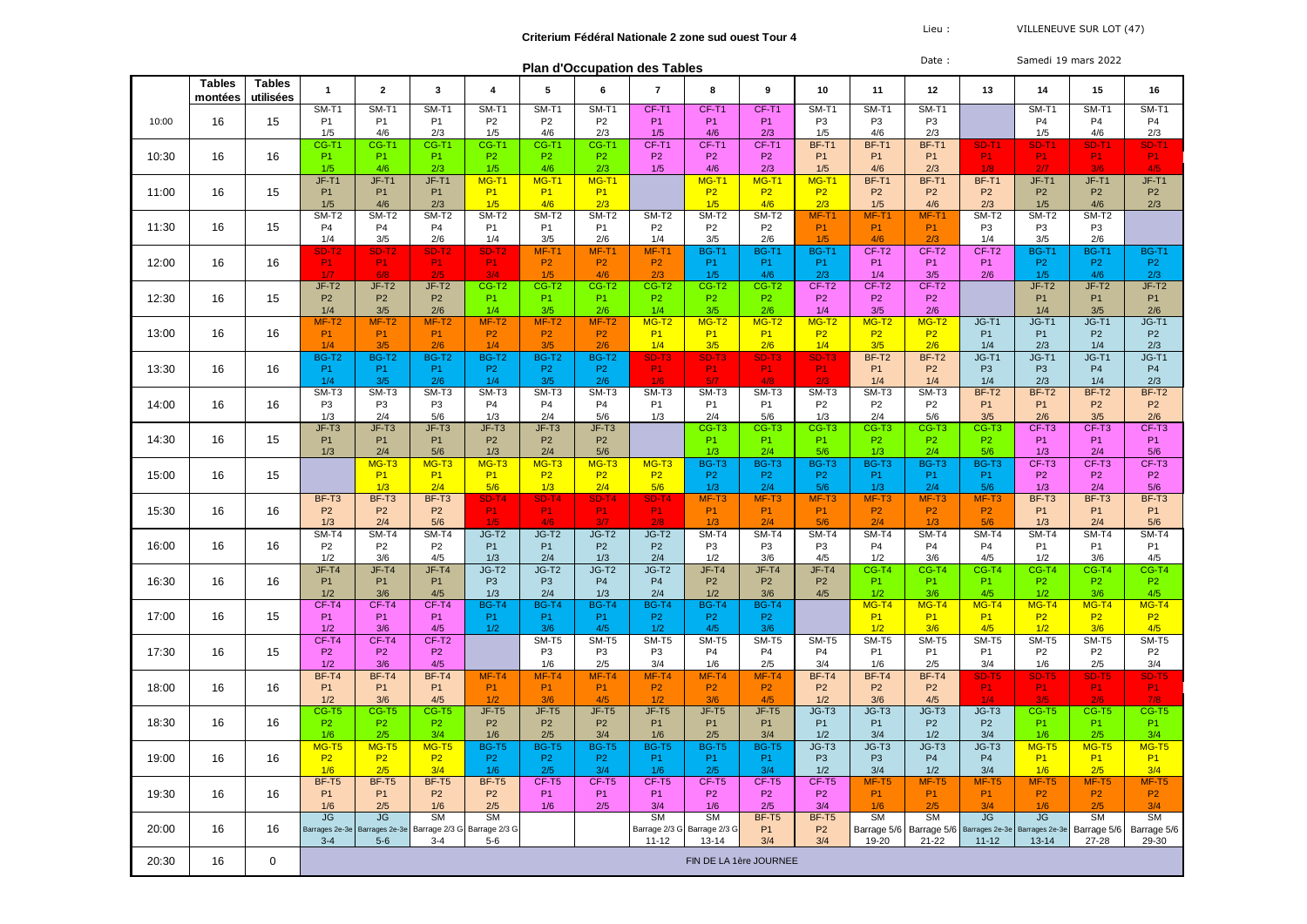#### **Criterium Fédéral Nationale 2 zone sud ouest Tour 4** Lieu : VILLENEUVE SUR LOT (47)

**Plan d'Occupation des Tables** Date : dimanche 20 mars 2022

| <b>Trail a Occupation acs Tables</b> |                          |                            |                             |                               |                                                             |                                              |                                                                            |                                                                                                                         |                |                                                                                           |                        |                                            |                                      |                                                                                           |                                                                         |                               |           |                                                                                                                                                                                                                                |
|--------------------------------------|--------------------------|----------------------------|-----------------------------|-------------------------------|-------------------------------------------------------------|----------------------------------------------|----------------------------------------------------------------------------|-------------------------------------------------------------------------------------------------------------------------|----------------|-------------------------------------------------------------------------------------------|------------------------|--------------------------------------------|--------------------------------------|-------------------------------------------------------------------------------------------|-------------------------------------------------------------------------|-------------------------------|-----------|--------------------------------------------------------------------------------------------------------------------------------------------------------------------------------------------------------------------------------|
|                                      | <b>Tables</b><br>montées | <b>Tables</b><br>utilisées |                             | $\overline{2}$                | 3                                                           |                                              | 5                                                                          | 6                                                                                                                       | $\overline{7}$ | 8                                                                                         | 9                      | 10                                         | 11                                   | 12                                                                                        | 13                                                                      | 14                            | 15        | 16                                                                                                                                                                                                                             |
|                                      |                          |                            | <b>SM</b>                   | <b>SM</b>                     | <b>SM</b>                                                   | <b>SM</b>                                    | <b>SM</b>                                                                  | <b>SM</b>                                                                                                               | <b>SM</b>      | <b>SM</b>                                                                                 | <b>SM</b>              | <b>SM</b>                                  | <b>SM</b>                            | <b>SM</b>                                                                                 | JG                                                                      | JG                            | JG        | JG                                                                                                                                                                                                                             |
| 09:00                                | 16                       | 16                         |                             | 1/4 finale 1-2 1/4 finale 1-2 |                                                             | 1/4 finale 1-2 1/4 finale 1-2 1/4 finale 4-5 |                                                                            | $1/4$ finale 4-5                                                                                                        |                |                                                                                           |                        |                                            |                                      |                                                                                           |                                                                         |                               |           | 1/4 finale 4-5 1/4 finale 4-5 1/2 finale 4-5 1/2 finale 4-5 1/2 finale 1-2 1/2 finale 1-2 1/4 F et 1/4 F et 1/4 F at 1/4 F et 1/4 F at 1/4 F et 1/4 F at 1/4 F et 1/4 F                                                        |
|                                      |                          |                            |                             |                               |                                                             |                                              | 17-20                                                                      | 21-24                                                                                                                   | 25-28          | 29-32                                                                                     | 19-22                  | 27-30                                      | $3-6$                                | $11 - 14$                                                                                 | $2 - 3$                                                                 | $6 - 7$                       | $10 - 11$ | $14 - 15$                                                                                                                                                                                                                      |
| 09:35                                | 16                       | 16                         | $1 - 4$                     | $5 - 8$                       | $9 - 12$                                                    | $13 - 16$                                    | JF.                                                                        | JF.                                                                                                                     | JF.            | JF                                                                                        | <b>MG</b>              | <b>MG</b>                                  | MG                                   | <b>MG</b>                                                                                 | <b>BG</b>                                                               | BG.                           | BG.       | BG                                                                                                                                                                                                                             |
|                                      |                          |                            |                             |                               |                                                             |                                              |                                                                            | 1/4 F et place 1/4 F et place 1/4 F et place 1/4 F et place                                                             |                |                                                                                           |                        |                                            |                                      | 1/4 F et place 1/4 F et place 1/4 F et place 1/4 F et place 1/4 F et place                |                                                                         | 1/4 F et place 1/4 F et place |           | 1/4 F et place                                                                                                                                                                                                                 |
|                                      |                          |                            |                             |                               |                                                             |                                              | $3 - 4$                                                                    | $5-6$                                                                                                                   | $11 - 12$      | $13 - 14$                                                                                 | $3 - 4$                | $5-6$                                      | $11 - 12$                            | $13 - 14$                                                                                 | $3 - 4$                                                                 | $5-6$                         | $11 - 12$ | $13 - 14$                                                                                                                                                                                                                      |
|                                      |                          |                            | JG                          | JG                            | JG                                                          | JG                                           | CG                                                                         | CG                                                                                                                      | CG             | CG                                                                                        | <b>MF</b>              | <b>MF</b>                                  | MF                                   | <b>MF</b>                                                                                 | BF                                                                      | BF                            | BF        | BF                                                                                                                                                                                                                             |
| 10:10                                | 16                       | 16                         |                             |                               |                                                             |                                              |                                                                            |                                                                                                                         |                |                                                                                           |                        |                                            |                                      |                                                                                           |                                                                         |                               |           | 1/4 F et 1/4 F et 1/4 F et 1/4 F et 1/4 F et 1/4 F et 1/4 F et 1/4 F et place 1/4 F et place 1/4 F et place 1/4 F et place 1/4 F et place 1/4 F et place 1/4 F et place 1/4 F et place 1/4 F et place 1/4 F et place 1/4 F et  |
|                                      |                          |                            | $1 - 4$                     | $5 - 8$                       | $9 - 12$                                                    | $13 - 16$                                    | $3 - 4$                                                                    | $5-6$                                                                                                                   | $11 - 12$      | $13 - 14$                                                                                 | $3 - 4$                | $5-6$                                      | $11 - 12$                            | $13 - 14$                                                                                 | $3 - 4$                                                                 | $5-6$                         | $11 - 12$ | $13 - 14$                                                                                                                                                                                                                      |
| 10:45                                | 16                       | 16                         | SM                          | $\overline{\text{SM}}$        | $\overline{\text{SM}}$                                      | $\overline{\text{SM}}$                       | $SD-T6$                                                                    | <b>SD-T6</b>                                                                                                            | $SD-T6$        | <b>SD-T6</b>                                                                              | $\overline{\text{SM}}$ | SM                                         | $\overline{\text{SM}}$               | SM                                                                                        | SM                                                                      | $\overline{\text{SM}}$        | SM        | $\overline{\text{SM}}$                                                                                                                                                                                                         |
|                                      |                          |                            |                             | 1/2 finale 4-5 1/2 finale 4-5 |                                                             | 1/2 finale 4-5 1/2 finale 4-5                | <b>P1</b>                                                                  | <b>P1</b>                                                                                                               | <b>P1</b>      | <b>P1</b>                                                                                 |                        |                                            |                                      |                                                                                           |                                                                         |                               |           | Finale 1-2-3 Finale 4-5-6 Finale 4-5-6 Finale 1-2-3 1/2 finale 1-2 1/2 finale 1-2 1/2 finale 1-2 1/2 finale 1-2                                                                                                                |
|                                      |                          |                            | $17 - 24$                   | 25-32                         | $20 - 21$                                                   | 28-29                                        | 1/3                                                                        | 2/4                                                                                                                     | 5/8            | 6/7                                                                                       | $3 - 14$               | 22-27                                      | 19-30                                | $6 - 11$                                                                                  |                                                                         |                               | $4 - 5$   | $12 - 13$                                                                                                                                                                                                                      |
| 11:20                                | 16                       | 16                         | <b>MG</b>                   | <b>MG</b>                     | CF.                                                         | CF.                                          |                                                                            |                                                                                                                         | <b>MG</b>      | MG                                                                                        | JF.                    | JF.                                        | JF.                                  | JF.                                                                                       | $1 - 8$                                                                 |                               | CF.       | CF.                                                                                                                                                                                                                            |
|                                      |                          |                            | 1/2F, Places 5 1/2F, Places |                               |                                                             | 1/4 F et place 1/4 F et place                |                                                                            |                                                                                                                         |                | 1/2F, Places 5 1/2F, Places 5 1/2F, Places 5 1/2F, Places 5 1/2F, Places 5 1/2F, Places 5 |                        |                                            |                                      |                                                                                           |                                                                         | $9 - 16$                      |           | 1/4 F et place 1/4 F et place                                                                                                                                                                                                  |
|                                      |                          |                            | $1 - 4$                     | $5 - 8$                       | $3 - 4$                                                     | $5-6$                                        |                                                                            |                                                                                                                         | $10 - 11$      | $14 - 15$                                                                                 | $1 - 4$                | $5 - 8$                                    | $10 - 11$                            | $14 - 15$                                                                                 |                                                                         |                               | $11 - 12$ | $13 - 14$                                                                                                                                                                                                                      |
|                                      |                          |                            | BG.                         | BG                            | BG                                                          | BG                                           | <b>MF</b>                                                                  | <b>MF</b>                                                                                                               | <b>MF</b>      | MF                                                                                        | BF                     | BF                                         | RF                                   | BF                                                                                        | CG                                                                      | CG                            | CG.       | CG.                                                                                                                                                                                                                            |
| 11:55                                | 16                       | 16                         | /2F. Places 5               | 1/2F. Places 5                |                                                             | 1/2F. Places 5 1/2F. Places 5                |                                                                            | 1/2F, Places 5 1/2F, Places 5 1/2F, Places 5 1/2F, Places 5 1/2F, Places 5 1/2F, Places 5 1/2F, Places 5 1/2F, Places 5 |                |                                                                                           |                        |                                            |                                      |                                                                                           |                                                                         |                               |           | 1/2F, Places 5 1/2F, Places 5 1/2F, Places 5 1/2F, Places 5                                                                                                                                                                    |
|                                      |                          |                            | $1 - 4$                     | $5-8$                         | $10 - 11$                                                   | $14 - 15$                                    | $1 - 4$                                                                    | $5 - 8$                                                                                                                 | $10 - 11$      | $14 - 15$                                                                                 | $1 - 4$                | $5-8$                                      | $10 - 11$                            | $14 - 15$                                                                                 | $1 - 4$                                                                 | $5-8$                         | $10 - 11$ | $14 - 15$                                                                                                                                                                                                                      |
| 12:30                                | 16                       | 16                         | CF.                         | CF.                           | CF.                                                         | CF.                                          | JG                                                                         | JG                                                                                                                      | JG             | JG.                                                                                       | JG.                    | JG                                         | JG.                                  | JG                                                                                        | MG                                                                      | MG                            | CG        | CG                                                                                                                                                                                                                             |
|                                      |                          |                            |                             |                               |                                                             |                                              |                                                                            |                                                                                                                         |                |                                                                                           |                        |                                            |                                      |                                                                                           |                                                                         |                               |           | 1/2F, Places 5 1/2F, Places 5 1/2F, Places 5 1/2F, Places 5 1/2F, Places 5 1/2F, Places 5 1/2F, Places 5 1/2F, Places 5 1/2F, Places 5 1/2F, Places 5 1/2F, Places 5 1/2F, Places 5 1/2F, Places 5 1/2F, Places 5 1/2F, Places |
|                                      |                          |                            | $1 - 4$                     | $5 - 8$                       | $10 - 11$                                                   | $14 - 15$                                    | $1 - 8$                                                                    | $9 - 16$                                                                                                                | $3-6$          | $11 - 14$                                                                                 | $4 - 5$                | $12 - 13$                                  | $2 - 7$                              | $10 - 15$                                                                                 | $3 - 6$                                                                 | $12 - 13$                     | $3-6$     | $12 - 13$                                                                                                                                                                                                                      |
| 13:05                                | 16                       | 15                         | <b>SD-T7</b>                | <b>SD-T7</b>                  |                                                             | $\overline{\text{SM}}$                       |                                                                            | $\overline{\text{SM}}$                                                                                                  | <b>SD-T7</b>   | <b>SD-T7</b>                                                                              | <b>SM</b>              | BF                                         | RF                                   | SM                                                                                        | $\overline{\text{SM}}$                                                  | <b>SM</b>                     | <b>SM</b> | SM                                                                                                                                                                                                                             |
|                                      |                          |                            | P1                          | <b>P1</b>                     |                                                             | Finale $1-2-3$                               |                                                                            | Finale $1-2-3$                                                                                                          | <b>P1</b>      | <b>P1</b>                                                                                 |                        | Finale 1-2-3 Finale, Places Finale, Places |                                      |                                                                                           | Finale 1-2-3 Finale 4-5-6 Finale 4-5-6 Finale 4-5-6                     |                               |           | Finale 4-5-6                                                                                                                                                                                                                   |
|                                      |                          |                            | 3/8                         | 4/7                           |                                                             | $4 - 13$                                     |                                                                            | $8-9$                                                                                                                   | 5/6            | 1/2                                                                                       |                        | $3-6$                                      | $12 - 13$                            | $5 - 12$                                                                                  | 17-32                                                                   | 24-25                         | 21-28     | 20-29                                                                                                                                                                                                                          |
| 13:40                                | 16                       | 16                         | CF                          | CF                            | RG                                                          | RG                                           | BG                                                                         | RG                                                                                                                      | <b>MG</b>      |                                                                                           |                        | MG<br>$1 - 16$                             | JF.                                  | MG                                                                                        | JF.                                                                     | MG                            | MF        | MF                                                                                                                                                                                                                             |
|                                      |                          |                            |                             | Finale, Places Finale, Places |                                                             |                                              | Finale, Places Finale, Places Finale, Places Finale, Places Finale, Places |                                                                                                                         |                |                                                                                           |                        |                                            | <b>Finale, Places</b> Finale, Places |                                                                                           | Finale, Places Finale, Places <mark>Finale, Places</mark> Finale, Place |                               |           | <b>Finale, Places</b>                                                                                                                                                                                                          |
|                                      |                          |                            | $3-6$                       | $12 - 13$                     | $3-6$                                                       | $10 - 15$                                    | $11 - 14$                                                                  | $12 - 13$                                                                                                               | $1 - 8$        |                                                                                           |                        | $4 - 5$                                    | $12 - 13$                            | $10 - 15$                                                                                 | $3-6$                                                                   | $11 - 14$                     | $3-6$     | $12 - 13$                                                                                                                                                                                                                      |
|                                      |                          |                            | <b>MF</b>                   | <b>MF</b>                     | <b>MF</b>                                                   | <b>MF</b>                                    | JG                                                                         | JG                                                                                                                      | CG             | JG                                                                                        | CG                     | JG                                         | CG                                   | JG                                                                                        | CG.                                                                     | JG                            | JG        | JG                                                                                                                                                                                                                             |
| 14:15                                | 16                       | 16                         | <b>Finale, Places</b>       | Finale, Place                 | <b>Finale, Place</b>                                        | <b>Finale, Place</b>                         |                                                                            |                                                                                                                         |                |                                                                                           |                        |                                            |                                      |                                                                                           |                                                                         |                               |           | Finale, Places Finale, Places Finale, Places Finale, Places Finale, Places Finale, Places Finale, Places Finale, Places Finale, Places Finale, Places Finale, Places Finale, Places Finale, Places Finale, Places              |
|                                      |                          |                            | $1 - 8$                     | $4-5$                         | $10 - 15$                                                   | $11 - 14$                                    | $5 - 12$                                                                   | $4 - 13$                                                                                                                | $4-5$          | $1 - 16$                                                                                  | $1 - 8$                | $3 - 14$                                   | $10 - 15$                            | $6 - 11$                                                                                  | $11 - 14$                                                               | $7 - 10$                      | $8 - 9$   | $2 - 15$                                                                                                                                                                                                                       |
| 14:50                                | 16                       | 14                         | BG.                         | CF.                           | JF.                                                         | <b>BF</b>                                    | BF                                                                         |                                                                                                                         | CF.            | JF.                                                                                       | CF                     | JF.                                        | RF                                   | BF                                                                                        |                                                                         | CF                            | JF.       | BG.                                                                                                                                                                                                                            |
|                                      |                          |                            | <b>Finale, Place</b>        |                               | Finale, Places Finale, Places Finale, Places Finale, Places |                                              |                                                                            |                                                                                                                         |                |                                                                                           |                        |                                            |                                      | Finale, Places Finale, Places Finale, Places Finale, Places Finale, Places Finale, Places |                                                                         |                               |           | Finale, Places Finale, Places Finale, Places                                                                                                                                                                                   |
|                                      |                          |                            | $4 - 5$                     | $1 - 8$                       | $1 - 8$                                                     | $1 - 8$                                      | $4-5$                                                                      |                                                                                                                         | $4-5$          | $11 - 14$                                                                                 | $10 - 15$              | $10 - 15$                                  | $10 - 15$                            | $11 - 14$                                                                                 |                                                                         | $11 - 14$                     | $4 - 5$   | $1 - 8$                                                                                                                                                                                                                        |
| 15:25                                | 16                       | 0                          |                             |                               |                                                             |                                              |                                                                            |                                                                                                                         |                |                                                                                           | FIN DE LA COMPETITION  |                                            |                                      |                                                                                           |                                                                         |                               |           |                                                                                                                                                                                                                                |
|                                      |                          |                            |                             |                               |                                                             |                                              |                                                                            |                                                                                                                         |                |                                                                                           |                        |                                            |                                      |                                                                                           |                                                                         |                               |           |                                                                                                                                                                                                                                |